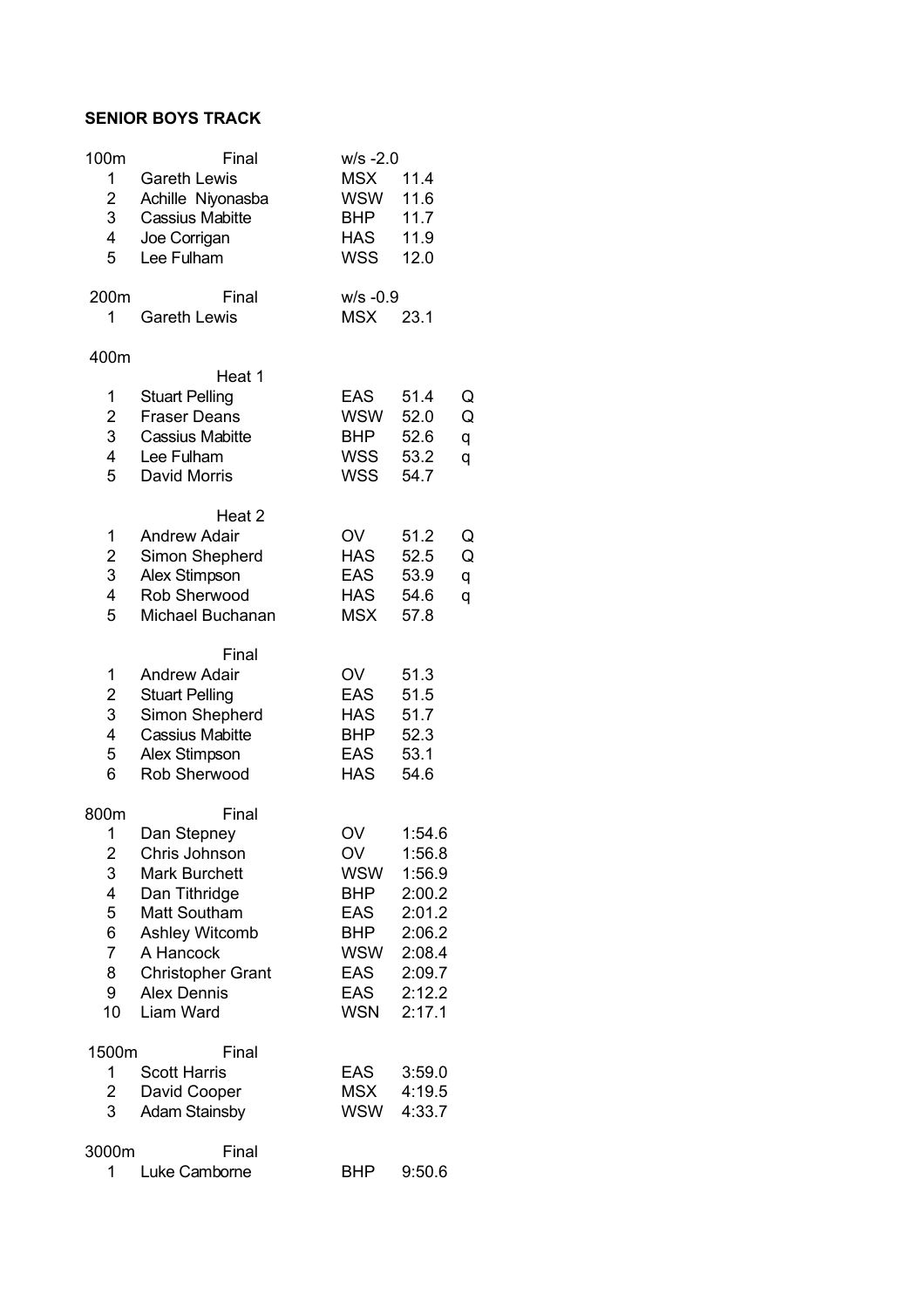| 2              | Matt Gant                     | WSW        | 10:30.9 |
|----------------|-------------------------------|------------|---------|
|                | 110m Hurdles Final            | $W/S -0.5$ |         |
| 1              | <b>Billy Marchant</b>         | BHP 15.5   |         |
| $2 \quad$      | Philip Barrington-Johnson EAS |            | 16.3    |
| $3^{\circ}$    | <b>Adam Nicholls</b>          | HAS        | 18.1    |
|                | 400m Hurdles Final            |            |         |
| 1              | Alex Stimpson                 | EAS        | 57.0    |
| $\overline{2}$ | Jack Cooper                   | <b>BHP</b> | 57.4    |
|                | 3 David Morris                | WSS        | 63.3    |
|                | 4 Calum Head                  | <b>HAS</b> | 64.3    |
|                | 5 Adam Nichols                | HAS        | 66.4    |
|                | 2000m Steeplechase Final      |            |         |
| $1 \quad$      | Simon Baker                   | HAS        | 6:42.5  |
| $2 \quad$      | Josh Varney                   | EAS        | 6:43.3  |
| 3 <sup>7</sup> | Dan Tithridge                 | <b>BHP</b> | 6:55.5  |
| 4              | Will Westenberger             | EAS        | 7:52.1  |
|                | 4x100m Relay Final            |            |         |
| 1              | <b>Hurspierpoint College</b>  | MSX        | 45.8    |
| $2 \quad$      | Hastings                      | HAS 46.9   |         |
| 3              | <b>Hove Park</b>              | BHP        | 47.1    |
|                |                               |            |         |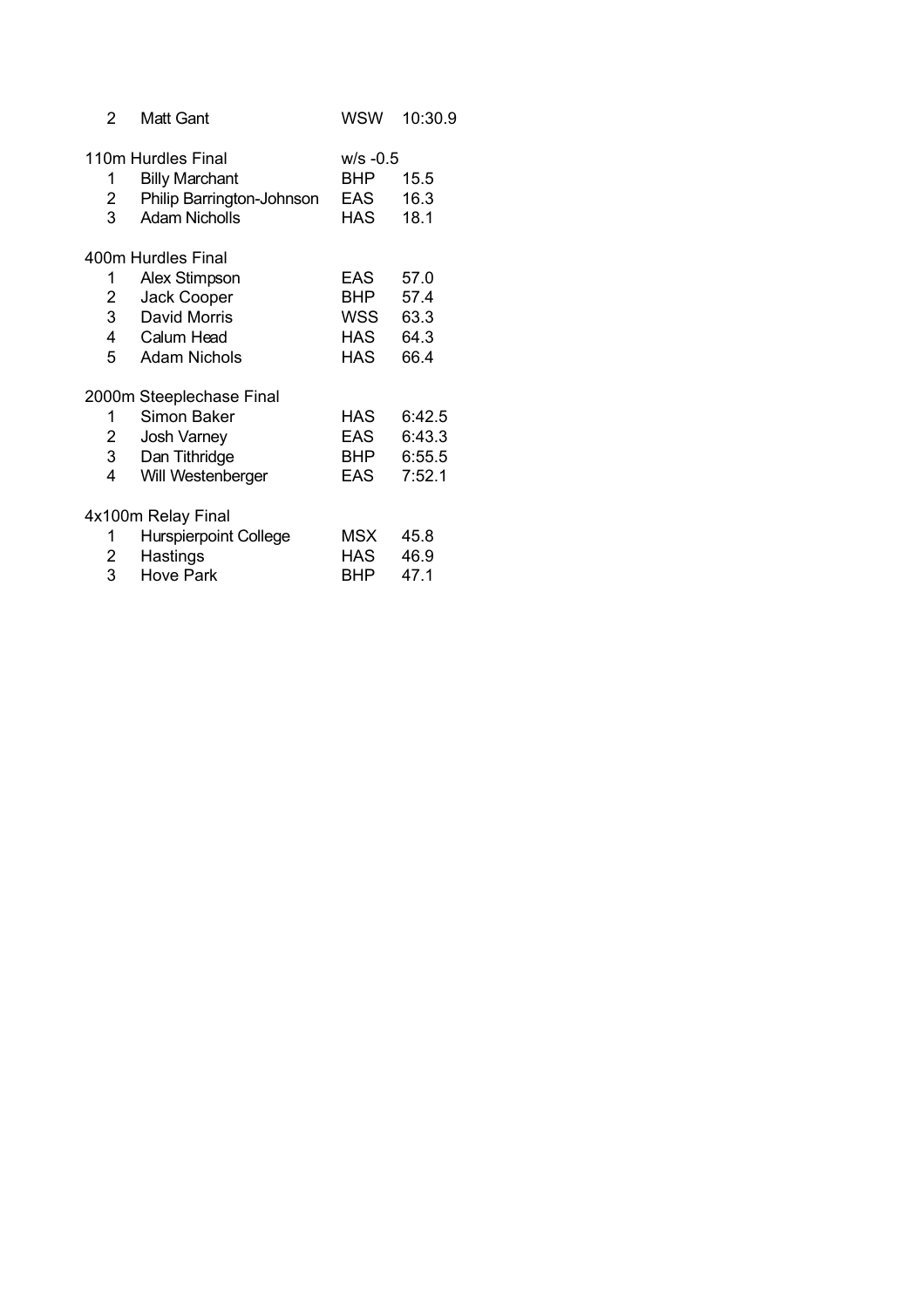## **SENIOR BOYS FIELD**

Pole Vault

|                | High Jump          |            |           |
|----------------|--------------------|------------|-----------|
|                | 1 Stuart Pelling   | EAS        | 1.62      |
|                | 2 Callum Head      | <b>HAS</b> | 1.62      |
|                |                    |            |           |
|                | Long Jump          |            |           |
|                | 1 Michael Buchanan | MSX        | 5.81      |
|                | 2 Carl Svoboda     | <b>BHP</b> | 5.60      |
|                | 3 Lee Fulham       | WSS 5.49   |           |
|                |                    |            |           |
|                | 4 David Stephens   | MSX        | 5.30      |
|                | Triple Jump        |            |           |
|                | 1 Tom Priestley    | WSN        | 11.77     |
|                | 2 David Stephens   |            | MSX 11.47 |
|                | 3 L Hide           |            | WSW 11.12 |
|                |                    | MSX        | 10.97     |
|                | 4 A Adeogun        |            |           |
| Shot           |                    |            |           |
|                | 1 Michael Stringer | WSS        | 11.75     |
|                | 2 Russell French   | EAS        | 10.77     |
| 3 <sup>1</sup> | Piers Lunnon Wood  | EAS        | 10.04     |
|                |                    |            |           |
| Discus         |                    |            |           |
|                | 1 Vincent Leblond  | <b>EAS</b> | 23.97     |
|                |                    |            |           |
|                | Hammer             |            |           |
|                | 1 Russell French   | <b>EAS</b> | 34.78     |
|                |                    |            |           |
| Javelin        |                    |            |           |
|                | 1 Joe Waller       |            | MSX 56.29 |
|                | 2 Jack Cooper      | BHP        | 33.78     |
|                |                    |            |           |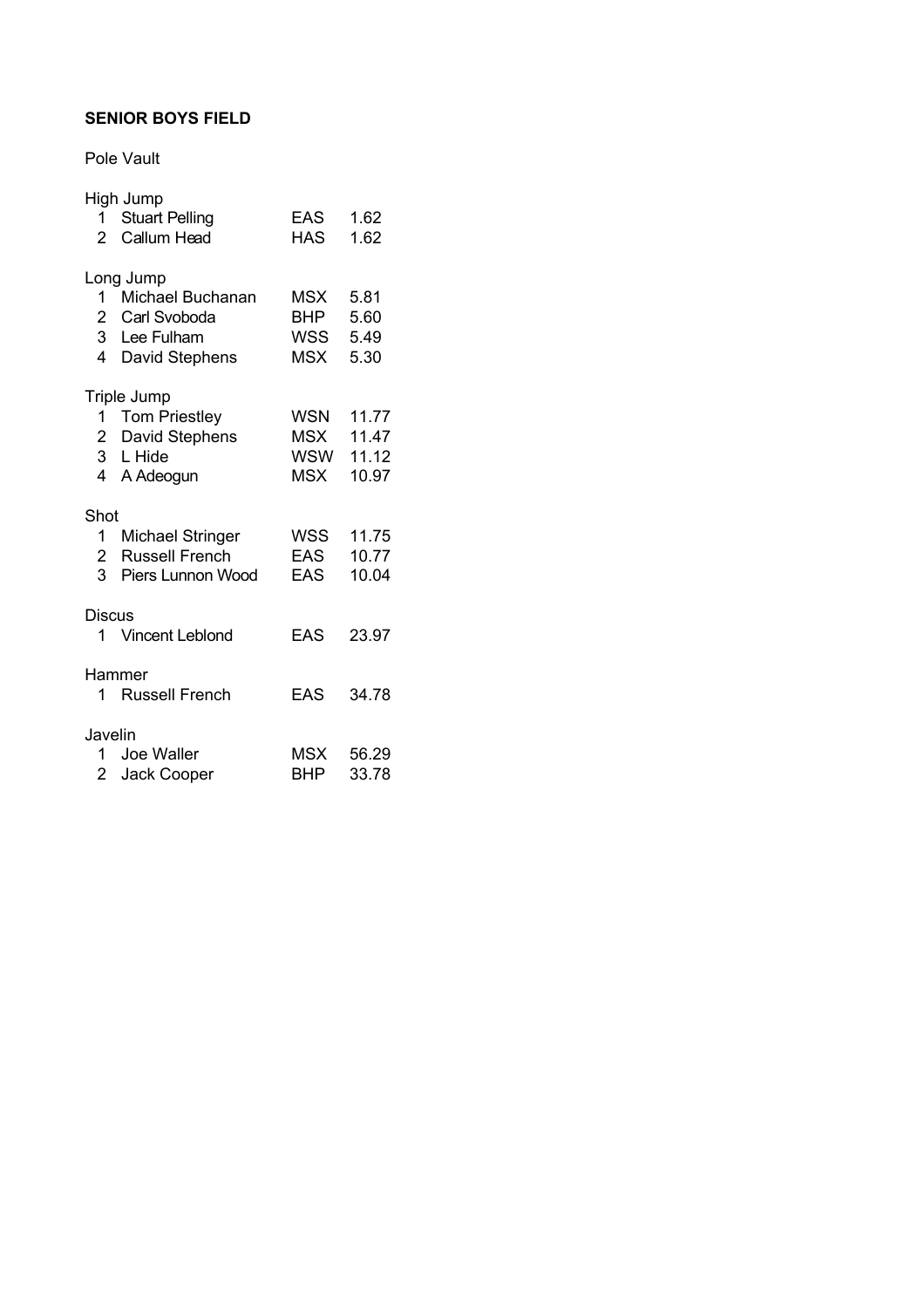#### **INTERMEDIATE BOYS TRACK**

| 100m                    | Final                                  | $W/S - 1.9$              |                  |   |
|-------------------------|----------------------------------------|--------------------------|------------------|---|
| 1<br>2                  | <b>Alex Hunte</b><br>Danjume Mshelia   | <b>BHP</b><br>MSX        | 11.4<br>11.5     |   |
| 3                       | Andy Millan                            | WSS                      | 11.6             |   |
| 4                       | Nathan Fox                             | <b>WSN</b>               | 12.0             |   |
| 5                       | Harry Mission                          | <b>BHP</b>               | 12.2             |   |
| 6                       | Thomas Jones                           | OV                       | 12.3             |   |
| $\overline{7}$          | Ben Collingwood                        | <b>EAS</b>               | 13.3             |   |
| 200m                    |                                        |                          |                  |   |
|                         | Heat 1                                 | $W/S -0.8$               |                  |   |
| 1                       | Ed Bowden                              | <b>MSX</b>               | 23.5             | Q |
| $\overline{\mathbf{c}}$ | Julian Barahmi                         | <b>EAS</b>               | 24.3             | Q |
| 3                       | <b>Alex Stott</b>                      | <b>MSX</b>               | 24.9             | q |
| 4                       | <b>Edward Brittan</b>                  | <b>EAS</b>               | 25.1             | q |
| 5                       | Tom McCloghan                          | <b>WSN</b>               | 25.5             |   |
|                         | Heat 2                                 | $W/S -0.9$               |                  |   |
| 1                       | <b>Phil Haulton</b>                    | WSS                      | 23.5             | Q |
| 2                       | David Wheeler                          | OV                       | 24.2             | Q |
| 3                       | Ross Chisholm                          | <b>MSX</b>               | 24.5             | q |
| 4                       | Johnny Gibbs                           | WSN                      | 24.8             | q |
|                         | Final                                  | $W/S - 1.2$              |                  |   |
| 1                       | Ed Bowden                              | <b>MSX</b>               | 23.1             |   |
| $\overline{c}$          | Phil Haulton                           | WSS                      | 23.2             |   |
| 3                       | David Wheeler                          | OV                       | 23.6             |   |
| 4                       | Ross Chisholm                          | <b>MSX</b>               | 24               |   |
| 5                       | Julian Baharami                        | <b>EAS</b>               | 24               |   |
| 6                       | Johnny Gibbs                           | <b>WSN</b>               | 24.1             |   |
| $\overline{7}$          | <b>Alex Stott</b>                      | <b>MSX</b>               | 24.6             |   |
| 8                       | <b>Edward Brittan</b>                  | <b>EAS</b>               | 24.9             |   |
| 400m                    | Final                                  |                          |                  |   |
| 1                       | Sacah Henty                            | <b>EAS</b>               | 52.6             |   |
| $\overline{\mathbf{c}}$ | Matt Slater                            | <b>MSX</b>               | 52.8             |   |
| 3                       | Liam Kenny                             | <b>BHP</b>               | 53.5             |   |
| 4                       | Matt Barber                            | <b>EAS</b>               | 54.4             |   |
| 5<br>6                  | <b>Graham Hill</b>                     | <b>WSS</b><br><b>BHP</b> | 55.7             |   |
| $\overline{7}$          | Justin Wood<br><b>Yohan Theodore</b>   | <b>WSN</b>               | 56.4<br>57.7     |   |
| 8                       | <b>Chris Buckle</b>                    | <b>WSN</b>               | 60.0             |   |
|                         |                                        |                          |                  |   |
| 800m Final              |                                        |                          |                  |   |
| 1                       | Michael Di Laura                       | <b>WSS</b>               | 2:02.9           |   |
| 2                       | Nick Hearn                             | <b>MSX</b>               | 2:04.2           |   |
| 3<br>4                  | <b>Frazer Weir</b>                     | <b>EAS</b><br><b>HAS</b> | 2:05.6           |   |
| 5                       | Jason Jefferies<br><b>Michael Dale</b> | <b>MSX</b>               | 2:06.7<br>2:08.9 |   |
| 6                       | Jonathan Dennis                        | <b>EAS</b>               | 2:09.2           |   |
| $\overline{7}$          | <b>Alfie Stirling</b>                  | OV                       | 2:10.1           |   |
| 8                       | Andrew Woods                           | <b>HAS</b>               | 2:11.7           |   |
|                         |                                        |                          |                  |   |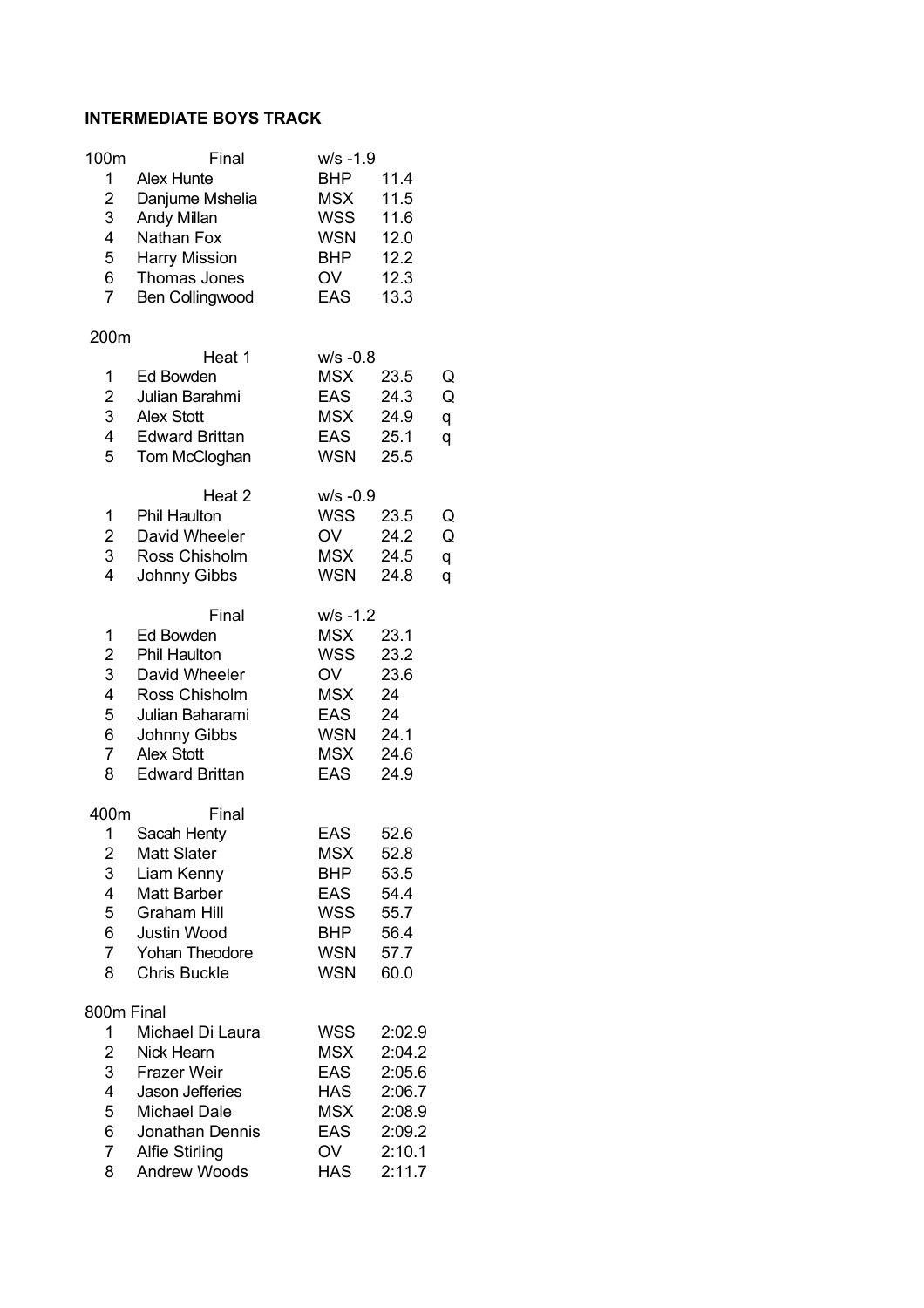| 9              | Vito Hunn                       | <b>EAS</b>  | 2:16.9  |      |
|----------------|---------------------------------|-------------|---------|------|
| 1500m          | Final                           |             |         |      |
| 1              | <b>Christopher Dodd</b>         | EAS         | 4:19.3  |      |
| $\overline{2}$ | Gilbert Johnson                 | <b>MSX</b>  | 4:22.0  |      |
| 3              | <b>Ashley Williams</b>          | OV          | 4:28.2  |      |
| $\overline{4}$ | <b>Tom Button</b>               | WSN         | 4:35.8  |      |
| 5              | <b>Chris Silk</b>               | <b>MSX</b>  | 4:45.0  |      |
| 6              | Jeroen Bormilow                 | WSN         | 4:46.5  |      |
| $\overline{7}$ | <b>Toby Wooley</b>              | EAS         | 4:53.4  |      |
| 8              | <b>Edward Hickman-Casey EAS</b> |             | 5:13.9  |      |
| 3000m          | Final                           |             |         |      |
| 1              | <b>Matt Barrie</b>              | BHP         | 9:16.8  |      |
| $\overline{2}$ | Matt Bashford                   | EAS         | 10:00.2 |      |
| 3 <sup>1</sup> | Lewis Hards                     | <b>BHP</b>  | 10:22.3 |      |
| $\overline{4}$ | Josh Zahangir                   | <b>EAS</b>  | 10:59.8 |      |
| 5              | J Hanson                        | WSW         | 11:20.3 |      |
|                | 100m Hurdles Final              | $w/s - 1.0$ |         |      |
| 1.             | Shaun Leigh                     | <b>BHP</b>  | 14.5    |      |
| $2^{\circ}$    | Ryan Lancastle                  | <b>MSX</b>  | 15.9    |      |
| 3 <sup>7</sup> | <b>Andrew White</b>             | WSN         | 16.5    |      |
| 4              | Peter Woodroffe                 | <b>MSX</b>  | 17.8    |      |
|                | 400m Hurdles Final              |             |         |      |
| 1              | Adam Boothroyd                  | <b>EAS</b>  | 60.8    |      |
| $\overline{2}$ | Sam Caplen                      | <b>EAS</b>  | 66.7    |      |
|                | 1500m Steeplechase Final        |             |         |      |
| 1              | Andrew Wilkinson                | OV          | 4:41.7  |      |
| $\overline{2}$ | <b>Stefan Emary</b>             | <b>HAS</b>  | 4:44.8  |      |
|                | 4x100m Relay Final              |             |         |      |
| $\mathbf 1$    | <b>Christs Hospital</b>         | <b>MSX</b>  | 45.5    | =CBP |
| $\overline{2}$ | <b>Cardinal Newman</b>          | <b>BHP</b>  | 46.3    |      |
| 3              | Hastings                        | <b>HAS</b>  | 46.6    |      |
| $\overline{4}$ | <b>Bishop Luffa</b>             | WSW         | 46.9    |      |
| 5              | <b>Lewes Priory</b>             | OV          | 48.4    |      |
| 6              | Sackville                       | <b>WSN</b>  | 49.1    |      |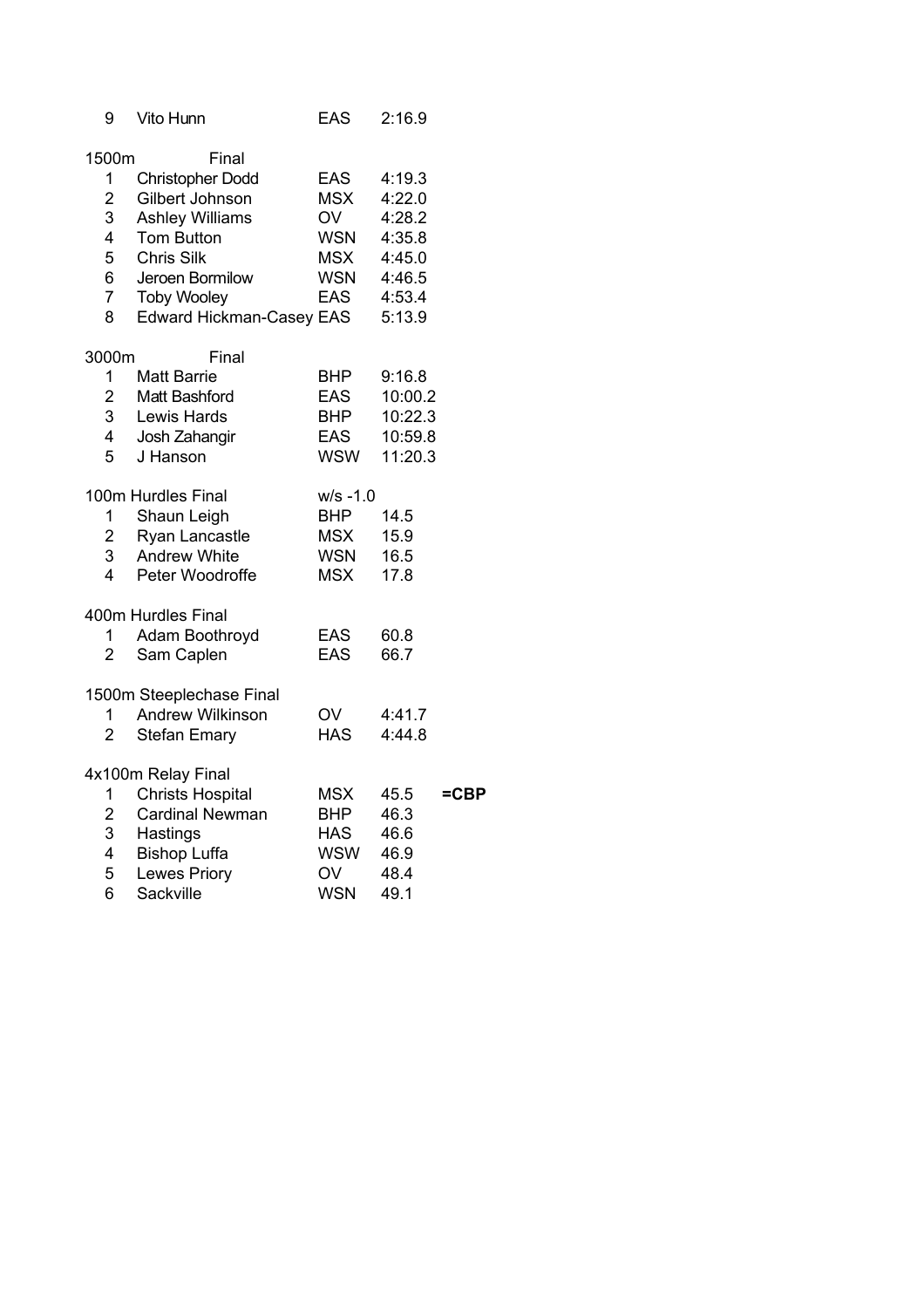## **INTERMEDIATE BOYS FIELD**

|                                  | Pole Vault                                    |                          |                |
|----------------------------------|-----------------------------------------------|--------------------------|----------------|
| 1.                               | <b>Chris Pilling</b>                          | OV                       | 3.80           |
| 2                                | <b>Matthew Wentworth</b>                      | EAS                      | 2.20           |
| 1                                | High Jump<br><b>Michael West</b>              | <b>HAS</b>               | 1.85           |
| $\overline{2}$                   | Daniel Dunscombe                              | <b>WSS</b>               | 1.85           |
| 3 <sup>1</sup>                   | <b>Scott Owens</b>                            | <b>WSN</b>               | 1.75           |
|                                  | 4 Seb Rodger                                  | <b>EAS</b>               | 1.75           |
|                                  | 5 Peter Henworth                              | HAS                      | 1.75           |
|                                  | 6= Tom Walton                                 | <b>BHP</b>               | 1.70           |
|                                  | 6= Ed Stubbs                                  | <b>MSX</b>               | 1.70           |
|                                  | 8 Eugene Attalah                              | <b>MSX</b>               | 1.70           |
| 9                                | Oli Faulkner<br>10 Will Sibley                | <b>MSX</b><br><b>WSN</b> | 1.70<br>1.65   |
|                                  |                                               |                          |                |
|                                  | Long Jump                                     |                          |                |
| 1.                               | Anthony Shurmer                               | <b>WSW</b>               | 6.21           |
| $\mathbf{2}$                     | Joe Staples                                   | <b>WSN</b>               | 5.72           |
| 3 <sup>1</sup><br>$\overline{4}$ | <b>Jake Buckle</b><br>Toby Lewis-DonaldsonEAS | <b>BHP</b>               | 5.67<br>5.48   |
| 5                                | Fergus Rooney                                 | OV                       | 5.15           |
|                                  |                                               |                          |                |
|                                  | <b>Triple Jump</b>                            |                          |                |
| 1                                | <b>Karl Medhurst</b>                          | <b>HAS</b>               | 12.90          |
|                                  | 2 Kieran Lewis                                | <b>MSX</b>               | 12.25          |
| 3 <sup>1</sup><br>$\overline{4}$ | Peter Manthorpe<br>Andrew Waddington          | <b>BHP</b><br><b>MSX</b> | 12.15<br>12.10 |
| 5 <sup>1</sup>                   | <b>Matt Plunkett</b>                          | <b>WSN</b>               | 11.75          |
| 6                                | Lewis Donaldson                               | <b>EAS</b>               | 11.51          |
| $\overline{7}$                   | <b>John Parker</b>                            | <b>OV</b>                | 10.92          |
| Shot                             |                                               |                          |                |
| 1                                | <b>Tom Oskavaf</b>                            | <b>MSX</b>               | 11.50          |
| $\overline{2}$                   | <b>Tom Morgan</b>                             | <b>BHP</b>               | 11.20          |
| 3                                | Peter Osbourne                                | <b>WSN</b>               | 10.86          |
| 4                                | Asa Pearson                                   | <b>MSX</b>               | 10.79          |
|                                  | 5 Russell Greig                               | WSS                      | 10.31          |
| $\overline{7}$                   | 6 Ben Cox                                     | OV<br>WSN                | 9.34           |
|                                  | Stephen Wagner                                |                          | 8.92           |
| <b>Discus</b>                    |                                               |                          |                |
|                                  | 1 Jake Scanlon                                | BHP                      | 51.88          |
|                                  | 2 Bradley Hall                                | <b>WSN</b>               | 31.90          |
| $\mathbf{3}$                     | <b>Matt Parish</b>                            | <b>MSX</b>               | 27.60          |
| 4                                | Dominic Crawford                              | WSS                      | 23.01          |
|                                  | Hammer                                        |                          |                |
| 1.                               | Nathan Harland-Smith WSN                      |                          | 46.36          |
| 2 <sup>1</sup>                   | Ben Robson                                    | <b>WSN</b>               | 41.37          |
|                                  |                                               |                          |                |

 $CBP$ 

Javelin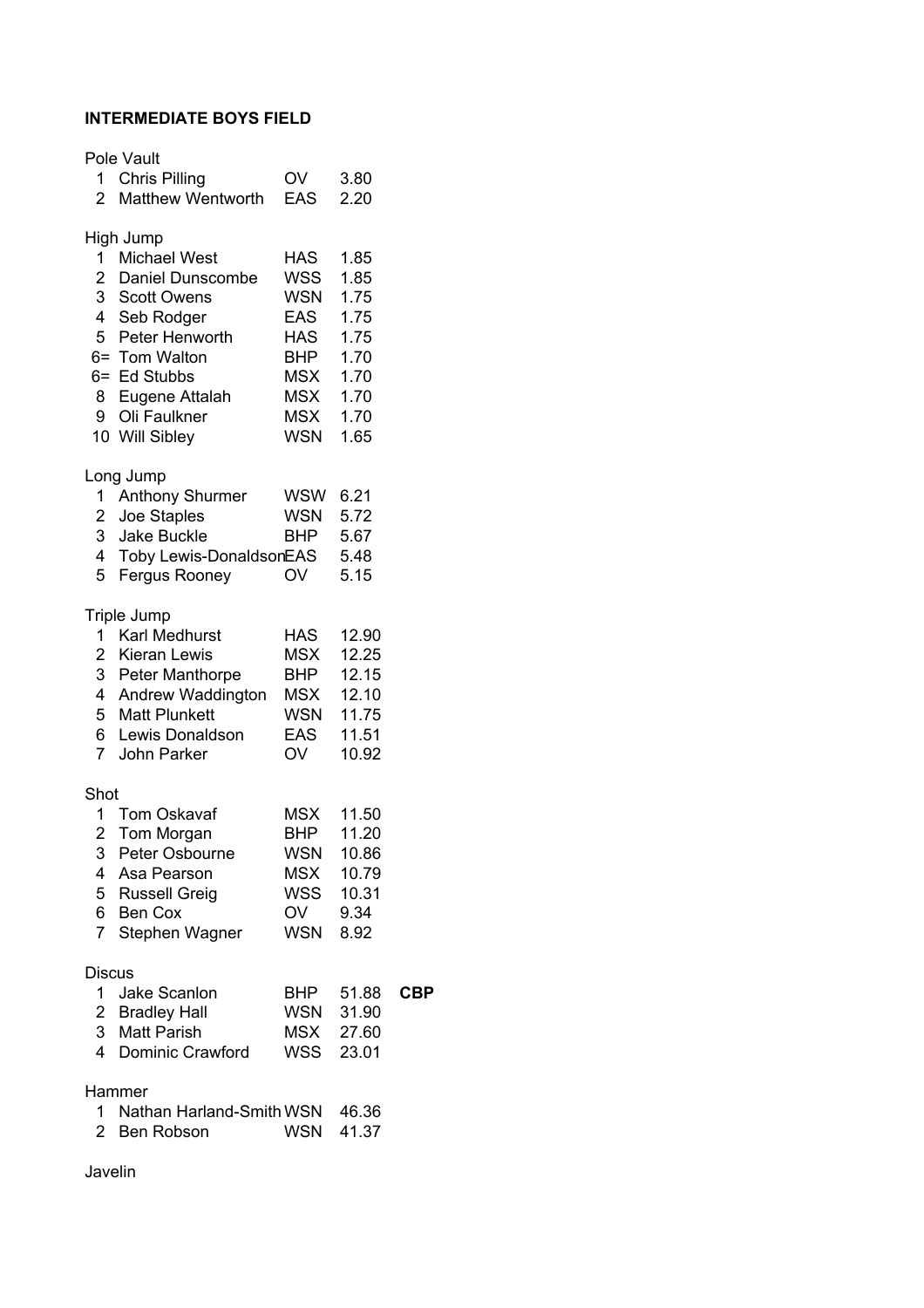| $\mathbf{1}$ | Lawrence Main               | MSX        | 49.27 |
|--------------|-----------------------------|------------|-------|
|              | 2 Michael Steele-Martin BHP |            | 46.12 |
|              | 3 Lewis Turk                | <b>WSN</b> | 45.08 |
|              | 4 Tim Jolly                 | <b>WSS</b> | 44.85 |
|              | 5 Adam Salvage              | BHP        | 41.46 |
|              | 6 Tom Padgington            | <b>WSW</b> | 39.51 |
| 7            | Daniel Smith                | <b>MSX</b> | 35.33 |
| 8            | Joshua Hardwick             | <b>WSN</b> | 28.50 |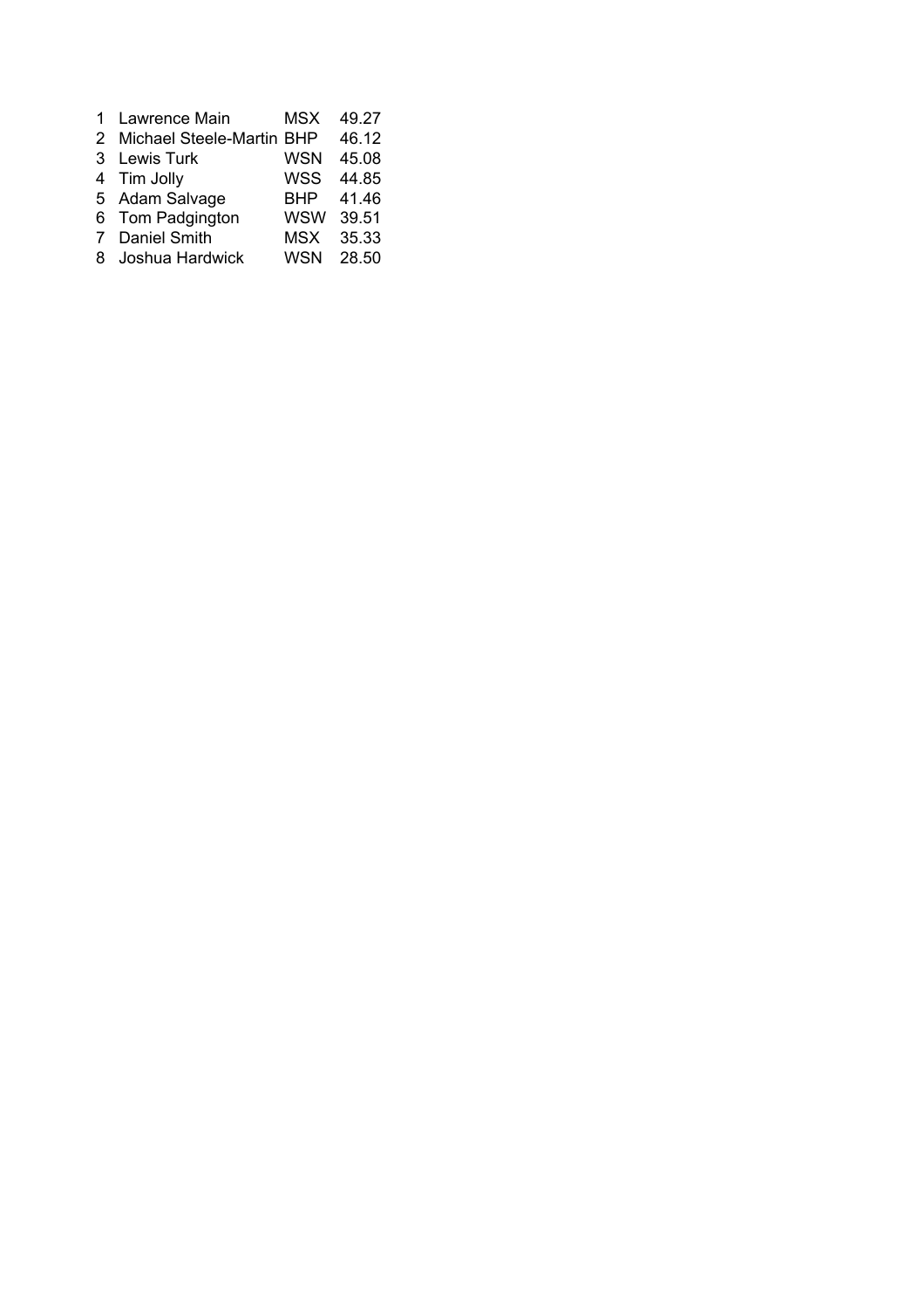#### **JUNIOR BOYS TRACK**

#### 100m

|                         | Heat 1                       | $W/S - 2.4$ |      |   |
|-------------------------|------------------------------|-------------|------|---|
| 1                       | Lee Cooper                   | <b>WSN</b>  | 12.6 | Q |
| $\overline{\mathbf{c}}$ | James Adebago                | <b>WSS</b>  | 12.6 | Q |
| 3                       | Sam Partridge                | <b>MSX</b>  | 12.7 | q |
| 4                       | <b>Elliott Franklin-Page</b> | <b>BHP</b>  | 13.1 | q |
| 5                       | <b>James Hollis</b>          | <b>EAS</b>  | 13.7 | q |
|                         |                              |             |      |   |
|                         | Heat 2                       | $W/S - 2.4$ |      |   |
| 1                       | <b>Adam Meadows</b>          | <b>BHP</b>  | 12.7 | Q |
| $\overline{\mathbf{c}}$ | Jordan Bird                  | <b>WSN</b>  | 12.7 | Q |
| 3                       | George O'Shea                | <b>MSX</b>  | 12.8 | q |
| 4                       | James Down                   | <b>EAS</b>  | 15.6 |   |
|                         | Final                        | $W/S - 3.4$ |      |   |
| 1                       | James Adebago                | <b>WSS</b>  | 12.6 |   |
| $\overline{c}$          | Lee Cooper                   | <b>WSN</b>  | 12.6 |   |
| 3                       | <b>Adam Meadows</b>          | <b>BHP</b>  | 12.7 |   |
| 4                       | George O'Shea                | <b>MSX</b>  | 12.7 |   |
| 5                       | Jordan Bird                  | <b>WSN</b>  | 12.7 |   |
| 6                       | Sam Partridge                | <b>MSX</b>  | 12.7 |   |
| $\overline{7}$          | <b>Elliott Franklin-Page</b> | <b>BHP</b>  | 13.2 |   |
|                         |                              |             |      |   |
| 200m                    |                              |             |      |   |
|                         | Heat 1                       | $W/S -0.6$  |      |   |
| 1                       | Joe Hamilton                 | <b>WSS</b>  | 24.4 | Q |
| 2                       | <b>Ryan Norcross</b>         | <b>EAS</b>  | 25.0 | Q |
| 3                       | <b>Tony Garrod</b>           | <b>WSN</b>  | 24.5 | q |
| 4                       | <b>Adib Chowdry</b>          | <b>MSX</b>  | 25.7 | q |
| 5                       | <b>Richard Franklin</b>      | <b>WSN</b>  | 26.0 | q |
| 6                       | <b>Richard Ford</b>          | <b>WSW</b>  | 26.5 |   |
| $\overline{7}$          | <b>Sam Roe Barnett</b>       | <b>WSS</b>  | 26.7 |   |
|                         |                              | $w/s - 0.7$ |      |   |
| 1                       | Heat 2<br><b>Shane Baker</b> | <b>HAS</b>  | 24.8 | Q |
| $\overline{2}$          | <b>Auberon Mansfield</b>     | <b>MSX</b>  | 25.1 | Q |
| 3                       | <b>Luke Sidwell</b>          | BHP         | 26.3 |   |
| 4                       | <b>Edward Stapley</b>        | EAS         | 26.5 | q |
| 5                       | Karl Holscher                | OV          | 27.3 |   |
| 6                       | <b>Scott Wilson</b>          | <b>WSW</b>  | 27.9 |   |
|                         |                              |             |      |   |
|                         | Final                        | $W/S -2.9$  |      |   |
| 1                       | Joe Hamilton                 | <b>WSS</b>  | 24.6 |   |
| $\overline{\mathbf{c}}$ | <b>Shane Baker</b>           | <b>HAS</b>  | 25.0 |   |
| 3                       | Auberon Mansfield            | <b>MSX</b>  | 25.2 |   |
| 4                       | <b>Ryan Norcross</b>         | <b>EAS</b>  | 25.3 |   |
| 5                       | <b>Tony Garrod</b>           | <b>WSN</b>  | 25.4 |   |
| 6                       | <b>Adib Chowdry</b>          | <b>MSX</b>  | 26.0 |   |
| $\overline{7}$          | <b>Richard Franklin</b>      | <b>WSN</b>  | 26.3 |   |
| 8                       | Luke Sidwell                 | <b>BHP</b>  | 26.4 |   |

400m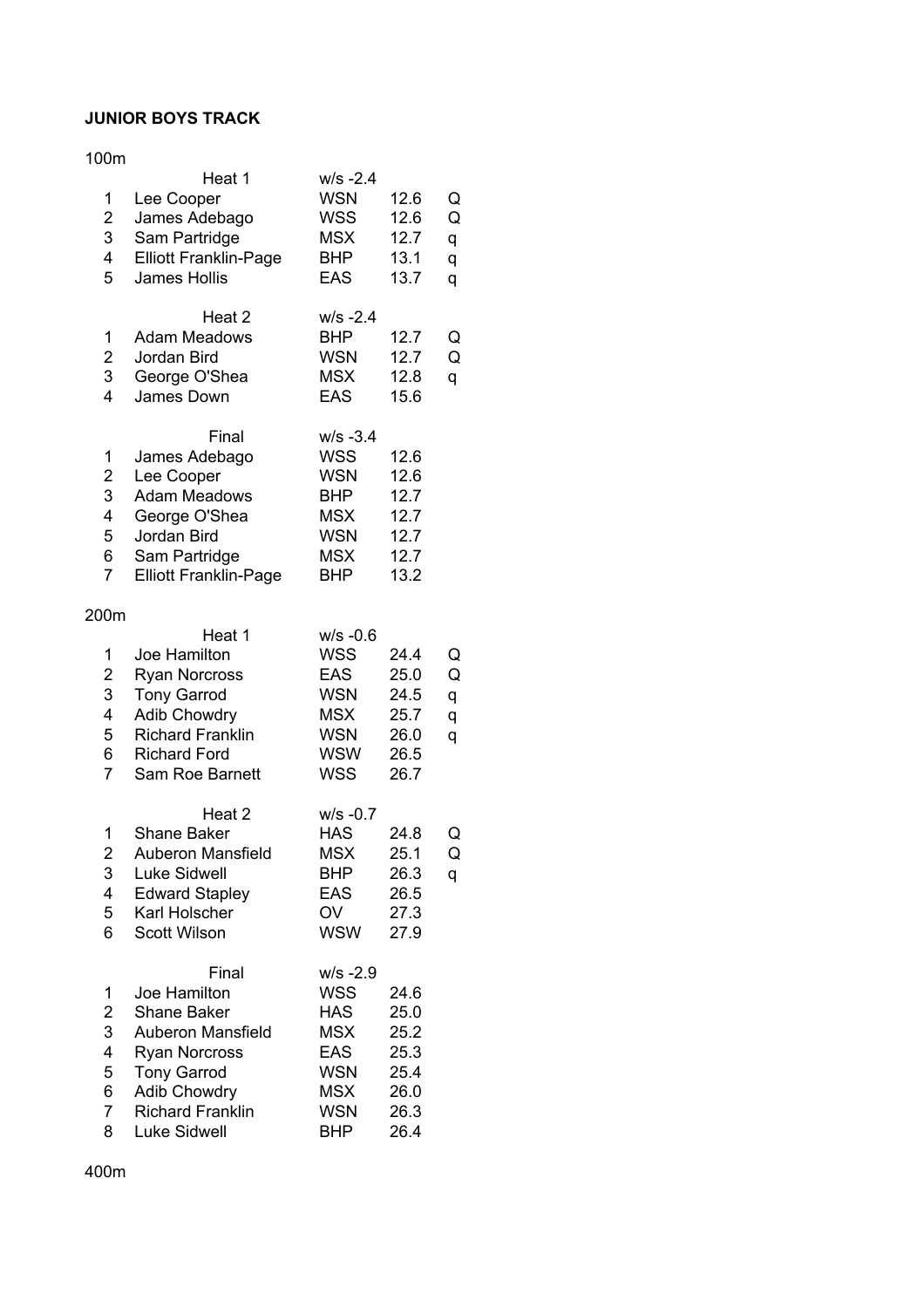| 1<br>$\overline{2}$<br>3<br>4<br>5<br>6                                                 | Heat 1<br><b>Elliott Green</b><br><b>Adam Simms</b><br><b>Jack Harvey</b><br>Thomas Johnson<br><b>Jack Moss</b><br>O Brown                                                                                                                      | <b>BHP</b><br><b>MSX</b><br>OV<br><b>EAS</b><br><b>WSS</b><br>OV                                                                                                   | 59.3<br>59.5<br>59.6<br>61.2<br>64.1<br>65.2                                                                                   | Q<br>Q<br>q<br>q |
|-----------------------------------------------------------------------------------------|-------------------------------------------------------------------------------------------------------------------------------------------------------------------------------------------------------------------------------------------------|--------------------------------------------------------------------------------------------------------------------------------------------------------------------|--------------------------------------------------------------------------------------------------------------------------------|------------------|
| 1<br>$\overline{2}$<br>3<br>4<br>5                                                      | Heat <sub>2</sub><br><b>Ellis Robinson</b><br>Adam Goddard<br>Max Doherty<br>Peter McCoy<br>George Lywood                                                                                                                                       | <b>WSN</b><br><b>MSX</b><br><b>WSN</b><br><b>WSW</b><br><b>WSW</b>                                                                                                 | 55.4<br>57.7<br>59.6<br>61.3<br>63.5                                                                                           | Q<br>Q<br>q<br>q |
| 1<br>$\overline{2}$<br>3<br>4<br>5<br>6                                                 | Final<br><b>Ellis Robinson</b><br>Adam Goddard<br><b>Elliott Green</b><br><b>Jack Harvey</b><br>Thomas Johnson<br><b>Max Doherty</b>                                                                                                            | <b>WSN</b><br><b>MSX</b><br><b>BHP</b><br>OV<br><b>EAS</b><br><b>WSN</b>                                                                                           | 55.6<br>56.3<br>59.0<br>59.7<br>61.0<br>61.3                                                                                   |                  |
| 800m Final<br>1<br>$\overline{2}$<br>3<br>4<br>5<br>6<br>$\overline{7}$<br>8            | Sam Wade<br>Josh Wetherall<br>Joe Steele<br><b>Patrick Wheatley</b><br><b>Tom Blanford</b><br>Josh Pomorski<br>Harry Woolford<br>Matt Rathy                                                                                                     | <b>MSX</b><br><b>WSN</b><br><b>BHP</b><br><b>WSW</b><br><b>WSN</b><br><b>MSX</b><br><b>EAS</b><br>OV                                                               | 2:13.2<br>2:14.2<br>2:16.7<br>2:16.8<br>2:21.6<br>2:27.9<br>2:30.6<br>2:37.6                                                   |                  |
| 1500m<br>1<br>2<br>3<br>4<br>5<br>6<br>$\overline{7}$<br>8<br>9<br>10<br>11<br>12<br>13 | Final<br><b>Tom Marsden</b><br>Aaron Stone<br>Tom Evans<br>James McCarthy<br><b>Matt Suter</b><br>Finn McNally<br><b>Drew Holmes</b><br><b>Tom Pritchard</b><br>Max Thomas<br>Lewis Adams<br>Danny Alderson<br><b>Ben Burgess</b><br>David Cobb | <b>WSS</b><br><b>WSN</b><br><b>EAS</b><br><b>BHP</b><br>OV<br><b>BHP</b><br><b>MSX</b><br><b>MSX</b><br><b>HAS</b><br><b>WSW</b><br><b>WSS</b><br>OV<br><b>EAS</b> | 4:16.3<br>4:17.6<br>4:28.2<br>4:29.2<br>4:35.4<br>4:37.1<br>4:50.7<br>4:59.9<br>5:00.6<br>5:06.8<br>5:10.1<br>5:11.2<br>5:17.9 |                  |
| 1<br>$\overline{2}$<br>3<br>4<br>5                                                      | 80m Hurdles Final<br><b>Ollie Richards</b><br><b>Grant McLuskey</b><br><b>Matthew Hewitt</b><br><b>Connor Rafferty</b><br>Liam Twyman                                                                                                           | $w/s - 1.3$<br><b>BHP</b><br><b>BHP</b><br><b>WSS</b><br><b>HAS</b><br><b>WSN</b>                                                                                  | 12.8<br>13.3<br>13.5<br>13.7<br>13.8                                                                                           |                  |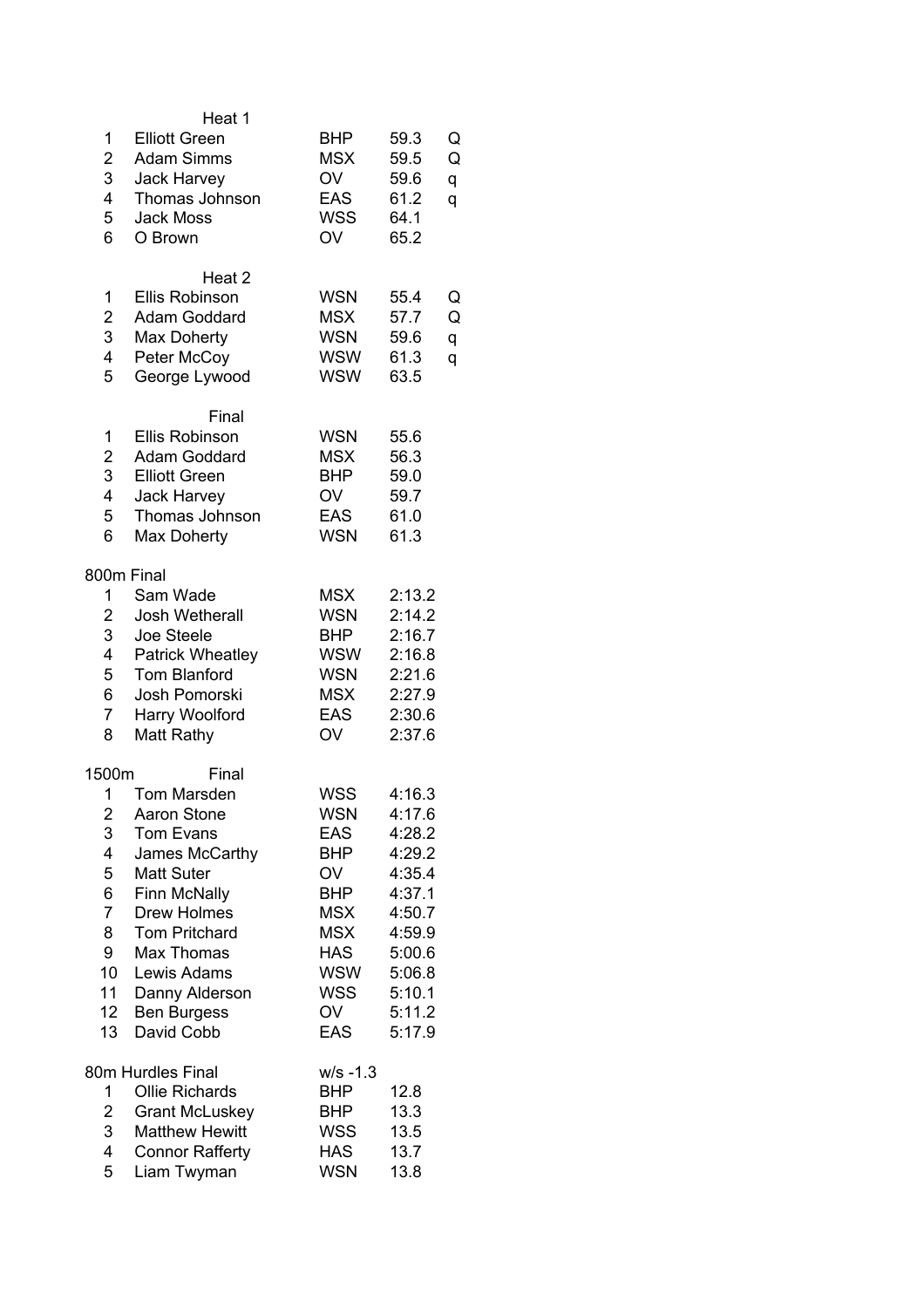| 6 | James Ford              | WSN        | 13.9 |
|---|-------------------------|------------|------|
| 7 | <b>Mostin Davis</b>     | <b>EAS</b> | 13.9 |
| 8 | <b>Edward Syed</b>      | <b>MSX</b> | 15.1 |
|   |                         |            |      |
|   | 4x100 Relay Final       |            |      |
| 1 | Tanbridge               | MSX        | 49.0 |
| 2 | <b>Hazelwick</b>        | <b>WSN</b> | 49.7 |
| 3 | Durrington              | <b>WSS</b> | 50.0 |
| 4 | <b>Brighton College</b> | BHP        | 50.8 |
| 5 | Hastings                | <b>HAS</b> | 53.1 |
|   |                         |            |      |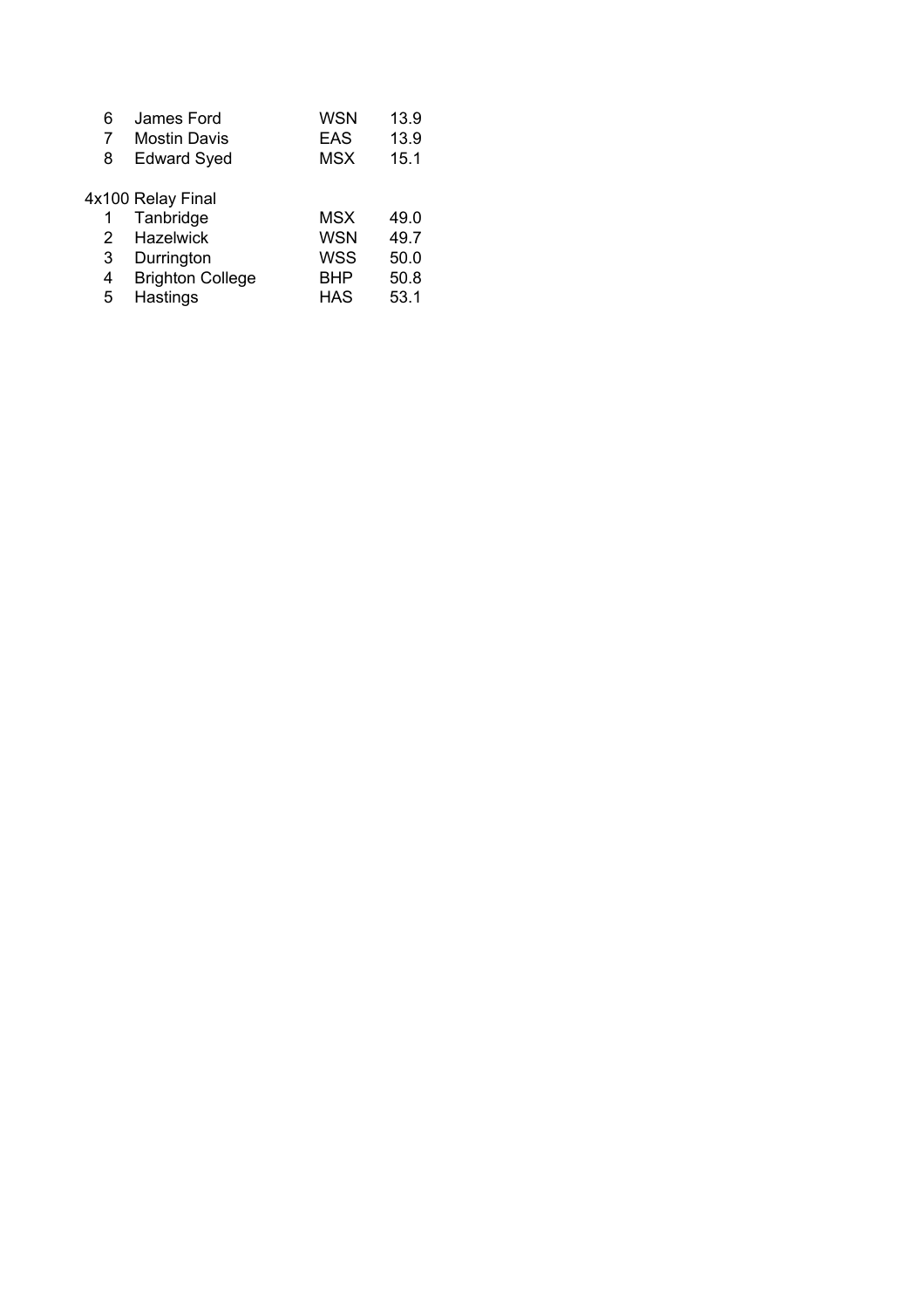#### **JUNIOR BOYS FIELD**

|                         | Pole Vault             |            |       |
|-------------------------|------------------------|------------|-------|
|                         | 1 Sam Browne           | OV         | 3.10  |
|                         | High Jump              |            |       |
|                         | 1 Joe Kent             | WSN        | 1.70  |
|                         | 2 Adam Shaw            | <b>HAS</b> | 1.65  |
|                         | 3 Ollie Lewis          | WSS        | 1.60  |
|                         | 4 Phil Davis           | OV         | 1.60  |
|                         | 5 Jason Strambi        | <b>MSX</b> | 1.60  |
|                         | 6 Sam Roe              | WSW        | 1.55  |
|                         | 7 Danny Lane           | WSS        | 1.55  |
|                         | 8= Dale Beesley        | <b>BHP</b> | 1.45  |
|                         | 8= Sam Rogers          | <b>WSN</b> | 1.45  |
|                         | 10= Sean Lewis         | <b>BHP</b> | 1.45  |
|                         | 10= Toby Drysdale      | <b>MSX</b> | 1.45  |
|                         | Long Jump              |            |       |
|                         | 1 Jude Baidoo          | MSX        | 5.51  |
|                         | 2 Ben Smith            | OV         | 5.50  |
|                         | 3 Tom Gardner          | <b>WSN</b> | 5.22  |
|                         | 4 Matt Stagnetti       | <b>WSN</b> | 4.96  |
| 5                       | Alex Gunn              | WSS        | 4.71  |
|                         | Triple Jump            |            |       |
| $1 \quad$               | Seb Lampard            | OV         | 11.51 |
| $\overline{2}$          | <b>Charlie Roe</b>     | <b>WSW</b> | 11.42 |
|                         | 3 Nathan Stracey       | <b>WSN</b> | 11.08 |
| 4                       | <b>Trevor Vegbefia</b> | <b>MSX</b> | 11.06 |
| 5                       | Jonathan Wood          | <b>WSN</b> | 10.79 |
| 6 <sup>1</sup>          | lan Paget              | <b>EAS</b> | 10.35 |
| 7 <sup>7</sup>          | James King             | WSS        | 9.70  |
| 8                       | <b>Liam Flint</b>      | <b>OV</b>  | 9.55  |
| Shot                    |                        |            |       |
| 1                       | <b>Harry Tilsley</b>   | <b>WSN</b> | 12.64 |
| $\overline{\mathbf{c}}$ | Gideon Hammond         | <b>MSX</b> | 11.82 |
| 3                       | Paul Keenor            | <b>WSN</b> | 11.62 |
| 4                       | Kieran Ridley          | OV         | 11.32 |
| 5                       | Jamie Sellens          | <b>MSX</b> | 10.79 |
| 6                       | Ed Jevtafjevs          | WSS        | 10.65 |
| $\overline{7}$          | Arran Racine           | WSS        | 10.31 |
| Discus                  |                        |            |       |
| 1                       | <b>Matthew Gue</b>     | <b>WSS</b> | 39.06 |
| $\overline{\mathbf{c}}$ | Will Herniman          | <b>WSW</b> | 27.60 |
| 3                       | <b>Matthew Stanley</b> | BHP        | 26.08 |
| $\overline{4}$          | <b>Matt Dutton</b>     | MSX        | 25.10 |
| 5                       | Sam Fildesan           | WSN        | 23.91 |
| 6                       | William Kan            | WSN        | 23.48 |
| 7                       | Luke Braiden           | <b>BHP</b> | 21.27 |
| 8                       | Josh Butler            | <b>WSS</b> | 20.94 |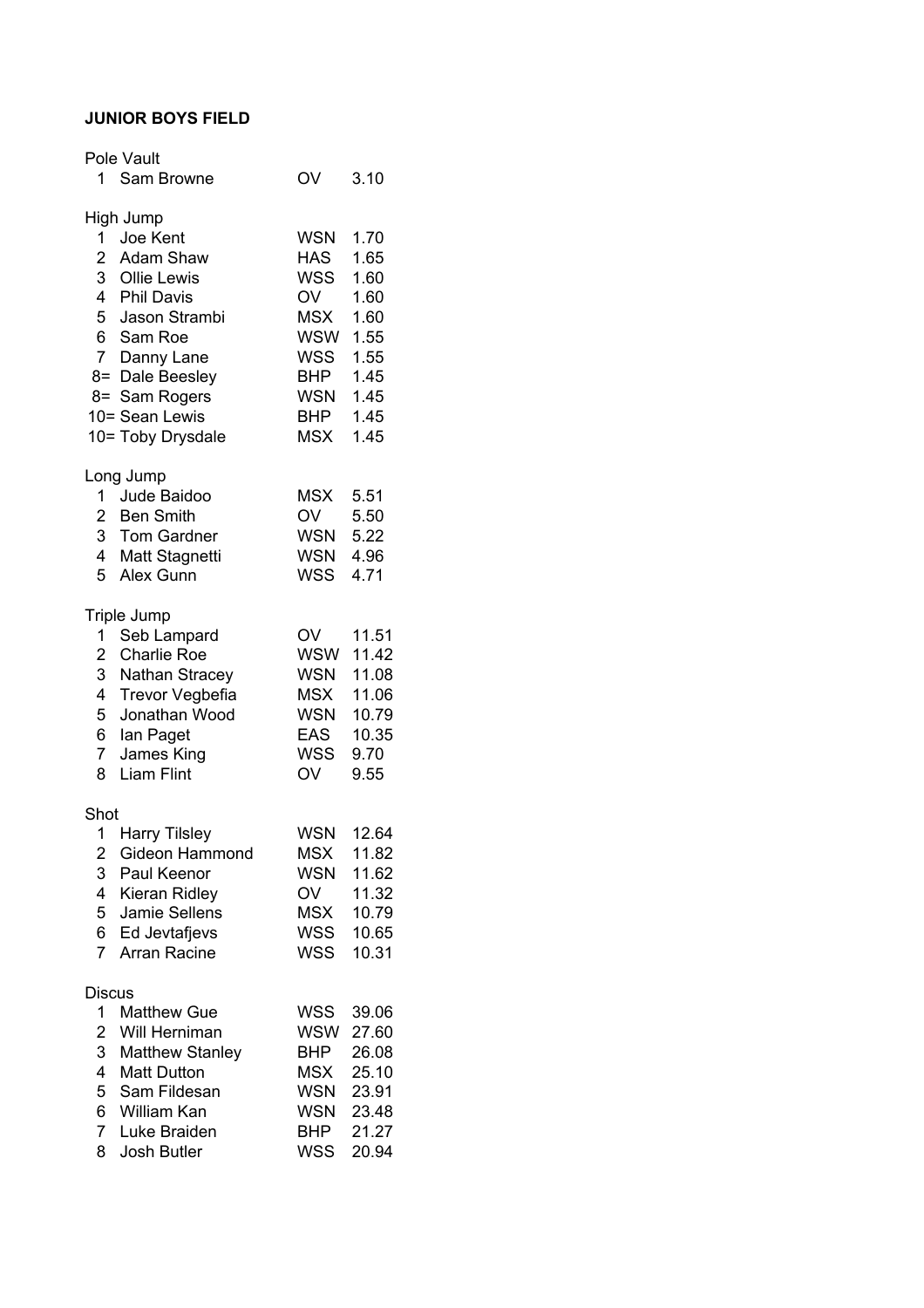|         | Hammer            |           |           |
|---------|-------------------|-----------|-----------|
|         | 1 Sam Twomay      |           | WSN 32.10 |
|         | 2 Matt Lasis      |           | MSX 24.92 |
|         | 3 Levi Scott      |           | MSX 22.71 |
|         | 4 Charlie Kowszun | MSX 17.51 |           |
| Javelin |                   |           |           |

| 1.          | <b>Mitchell Walker</b> | WSN        | 41.15 |
|-------------|------------------------|------------|-------|
|             | 2 Tom Westlake         | MSX        | 40.05 |
|             | 3 Harry Holt           | <b>WSW</b> | 34.29 |
| 4           | <b>Bernie Main</b>     | MSX        | 34.14 |
|             | 5 Will Harris          | EAS        | 33.74 |
|             | 6 Bill McMillan        | <b>WSN</b> | 30.62 |
| $7^{\circ}$ | Jago Terry             | OV         | 30.02 |
| 8           | <b>Ethan Scard</b>     | <b>WSS</b> | 28.06 |
| 9           | <b>Callum Lennon</b>   | <b>BHP</b> | 25.25 |
|             |                        |            |       |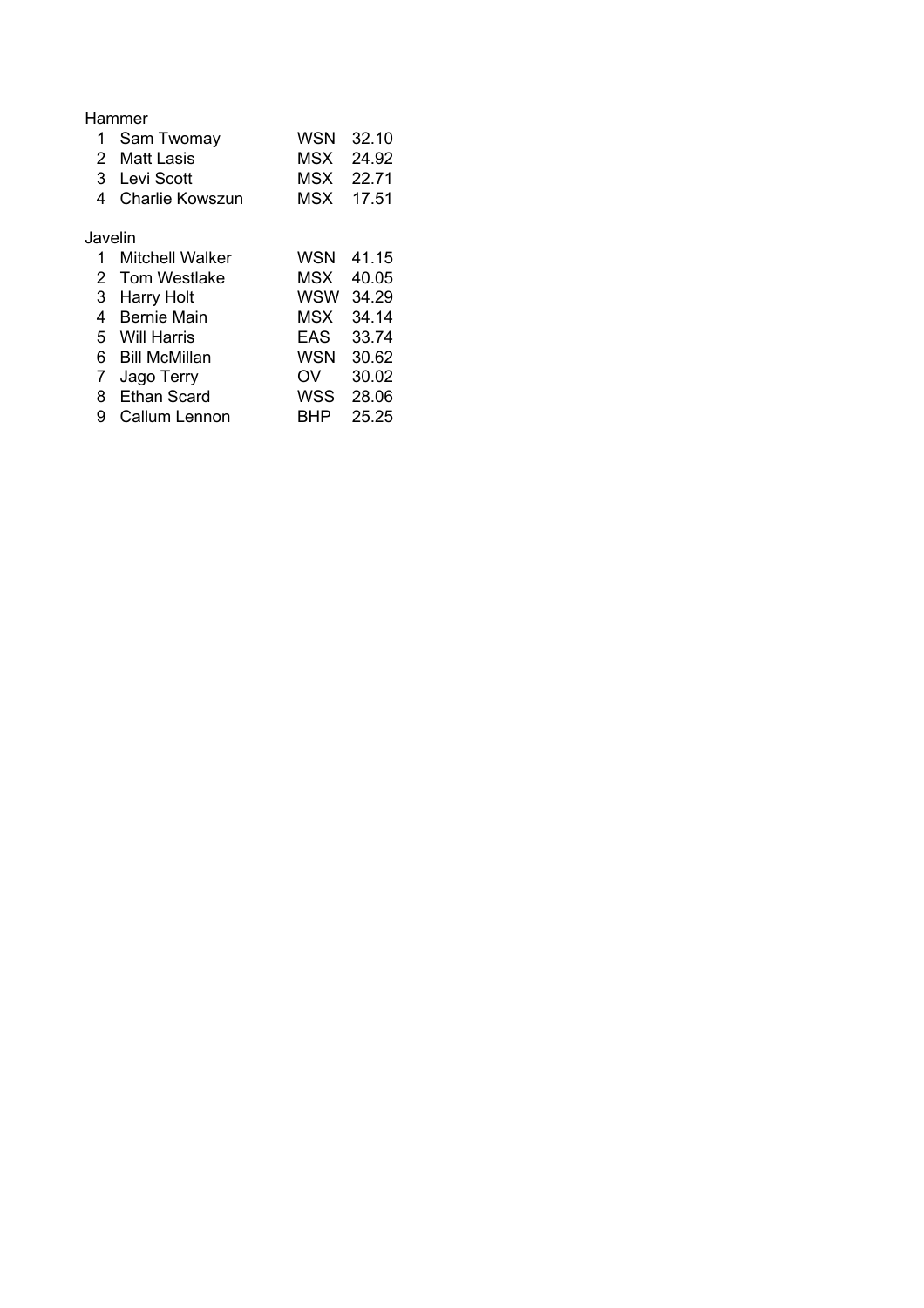#### **SENIOR GIRLS TRACK**

| 100m           | Final                 | w/s -2.1    |        |
|----------------|-----------------------|-------------|--------|
| 1              | <b>Emily Jones</b>    | EAS         | 13.4   |
| 2              | Siobhan Aherne        | WSS         | 13.9   |
| 3              | <b>Cassie Hall</b>    | <b>HAS</b>  | 13.9   |
| 4              | Kim Hales             | <b>WSW</b>  | 14.4   |
| 200m           | Final                 | $W/S - 2.3$ |        |
| 1              | Carly Wenham          | <b>WSN</b>  | 25.0   |
| 2              | Laura Hitchman        | <b>BHP</b>  | 25.5   |
| 3              | Siobhan Aherne        | WSS         | 27.6   |
| 4              | <b>Ellie Doel</b>     | <b>EAS</b>  | 27.6   |
| 400m           | Final                 |             |        |
| 1              | Jo Lister             | <b>WSN</b>  | 61.0   |
| 2              | <b>Emily Jones</b>    | EAS         | 62.0   |
| 3              | Lisa Henderson        | <b>MSX</b>  | 68.1   |
| 800m           | Final                 |             |        |
| 1              | <b>Emily Godall</b>   | OV          | 2:11.5 |
| $\overline{2}$ | Keely Gunn            | <b>BHP</b>  | 2:24.4 |
| 1500m          | Final                 |             |        |
| 1              | <b>Beth Langridge</b> | EAS         | 5:08.5 |
| $\overline{2}$ | Keely Gunn            | <b>BHP</b>  | 5:11.6 |
| 3              | Lucie Mitchell        | EAS         | 5:28.0 |
| 4              | Stephanie Kitson      | OV          | 5:50.8 |
|                | 400 Hurdles Final     |             |        |
| 1              | <b>Cassie Hall</b>    | HAS         | 70.0   |

| 2 | Hannah Sargeant WSN 74.4 |  |
|---|--------------------------|--|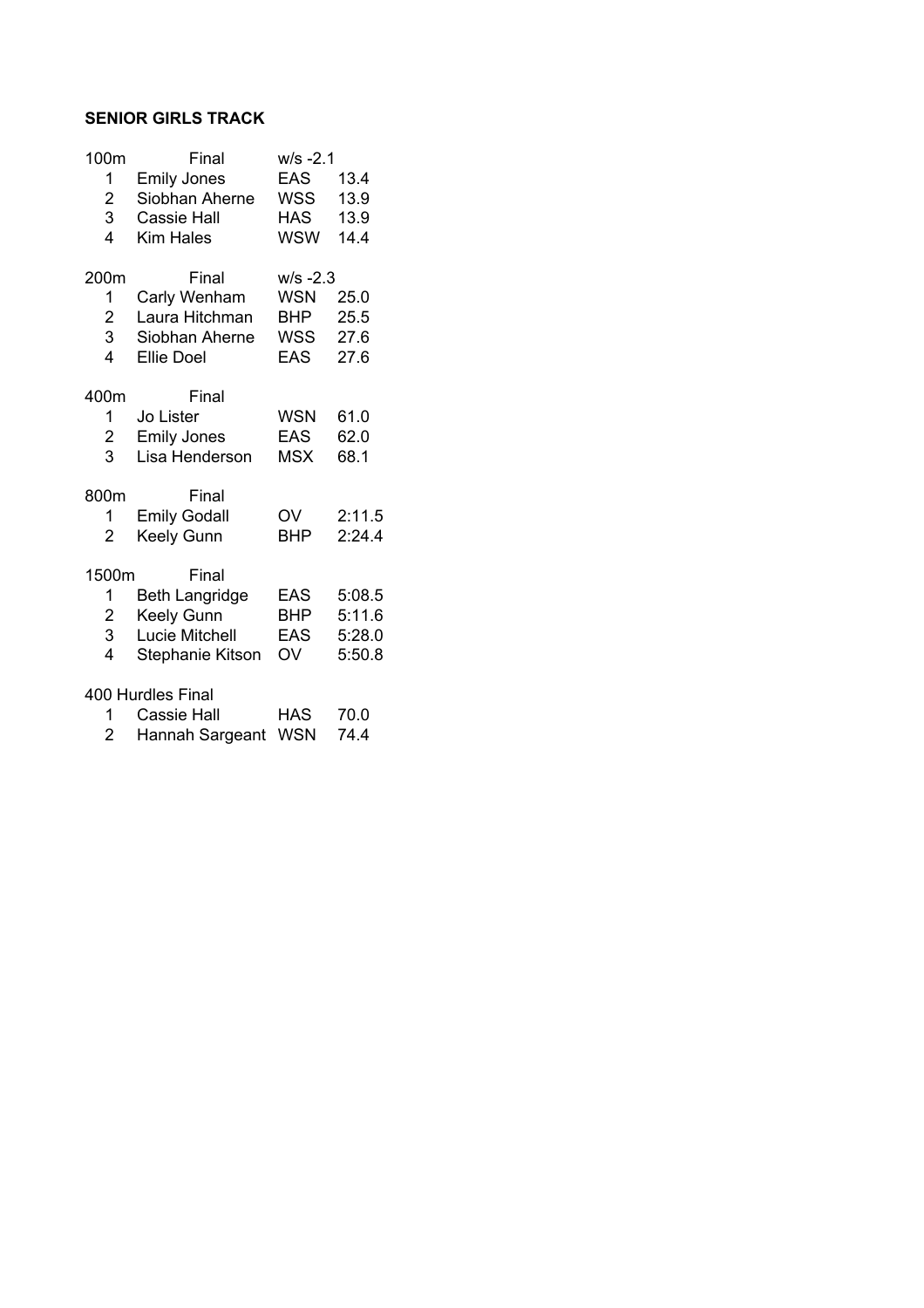#### **SENIOR GIRLS FIELD**

|                           | High Jump<br>1 Lucy Godfrey                                                                                                     | WSW 1.35                                                           |                            |  |
|---------------------------|---------------------------------------------------------------------------------------------------------------------------------|--------------------------------------------------------------------|----------------------------|--|
|                           | Long Jump<br>1 Danielle Svoboda<br>2 Lisa Henderson<br>3 Sam Hayward<br>4 Francesca Brown                                       | BHP 4.76<br>MSX 4.57<br>BHP 3.93<br>HAS 3.91                       |                            |  |
|                           | Triple Jump<br>1 Annie Onions<br>2 Danielle Svoboda<br>3 Jade Mitchell<br>4 Carolyn Funnell<br>5 Emily Woodall<br>6 Sam Hayward | OV<br><b>BHP</b><br>WSN 10.01<br>WSN 9.58<br>OV 8.95<br><b>BHP</b> | 11.18 CBP<br>10.46<br>8.23 |  |
| Shot                      | 1 Hannah James                                                                                                                  | MSX 9.01                                                           |                            |  |
| <b>Discus</b>             | 1 Hannah James<br>2 Kim Randall                                                                                                 | MSX 34.66<br><b>MSX</b>                                            | 30.00                      |  |
|                           | Hammer<br>1 Catherine Waite<br>2 Emily Woodall<br>3 Kate Argent                                                                 | OV 34.13<br>OV 29.18<br>MSX 19.01                                  |                            |  |
| Javelin<br>$\overline{4}$ | 1 Tina Georgias<br>2 Helen Williams<br>3 Georgina Taylor<br><b>Katie Cairns</b>                                                 | BHP 32.27<br>BHP 27.61<br>WSW 19.65<br><b>EAS</b>                  | 16.15                      |  |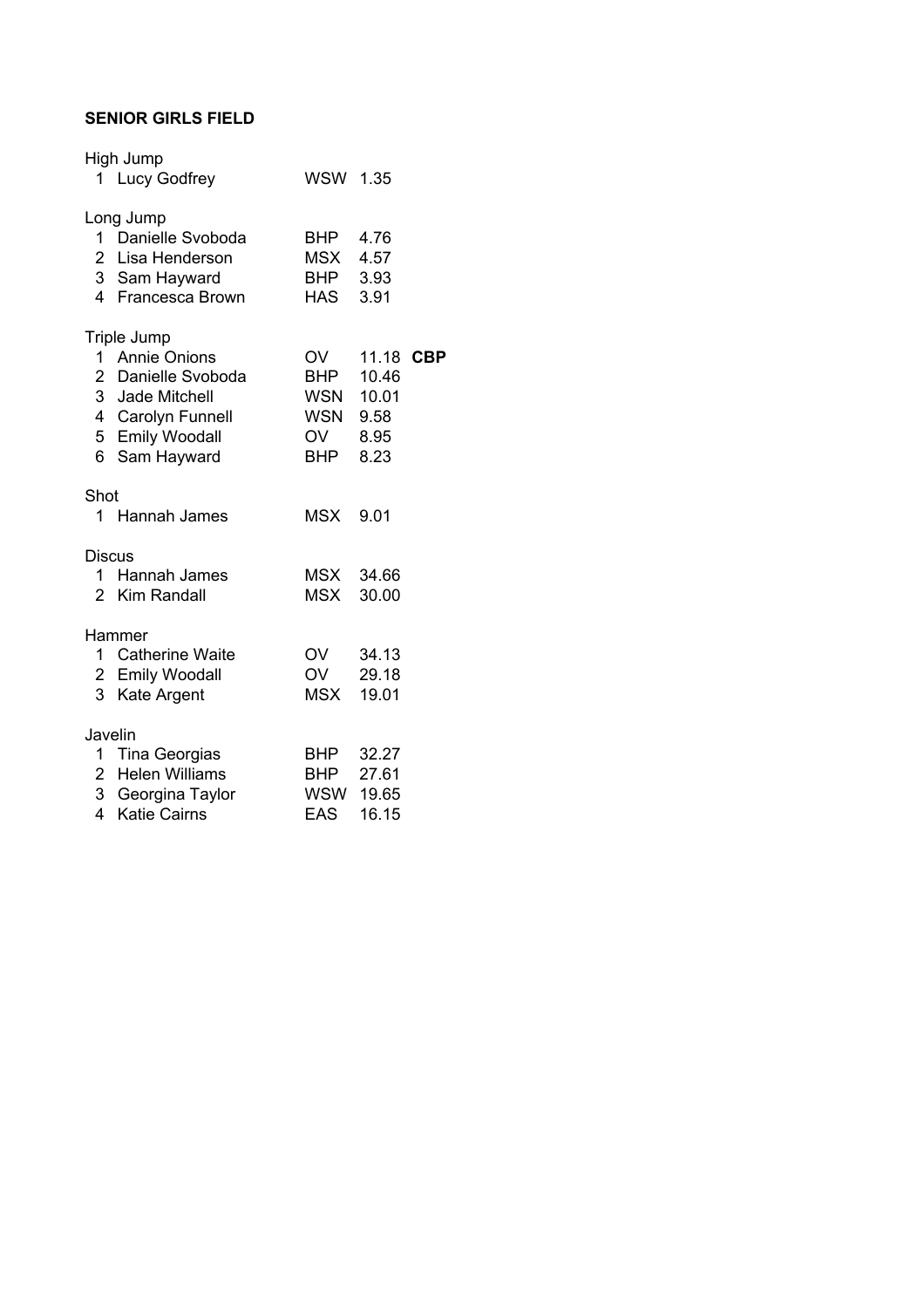#### **INTERMEDIATE GIRLS TRACK**

| 1.<br>7 <sup>1</sup>                           | 100m Final<br>Alice Essam<br>2 Charlie Hugill<br>3 Michelle Hodges<br>4 Charlotte Reed<br>5 Charlotte Peckham<br>6 Samantha Hopes<br>Amanda Chippendale<br>8 E Hambley   | $W/S-3.1$<br><b>EAS</b><br>EAS<br><b>MSX</b><br>WSS<br><b>WSN</b><br><b>MSX</b><br><b>BHP</b><br>OV | 13.2<br>13.3<br>13.4<br>13.5<br>13.9<br>14.0<br>14.1<br>14.9       |                  |      |
|------------------------------------------------|--------------------------------------------------------------------------------------------------------------------------------------------------------------------------|-----------------------------------------------------------------------------------------------------|--------------------------------------------------------------------|------------------|------|
| 200m<br>1<br>$\overline{2}$<br>5               | Heat 1<br>Amy Martin<br>Lauren Cleaver<br>3 Sarah Worssam<br>4 Sarah Walker<br><b>Denise Chalmers</b>                                                                    | $w/s -0.5$<br><b>EAS</b><br>WSN<br><b>BHP</b><br>WSW<br>EAS                                         | 27.5<br>28.1<br>28.8<br>29.4<br>30.1                               | Q<br>Q<br>q<br>q |      |
| 1<br>4                                         | Heat 2<br>Savannah Echel-Thomson BHP<br>2 Joy Davut<br>3 Stephanie Dunne<br>Leanna Dechausay Siddon MSX                                                                  | $W/S -0.6$<br>WSS<br>MSX                                                                            | 25.2<br>27.6<br>27.7<br>28.2                                       | Q<br>Q<br>q<br>q | =CBP |
| 1<br>$\overline{2}$<br>3<br>4                  | Final<br>Savannah Echel-Thomson BHP<br>Amy Martin<br>Stephanie Dunne<br>Joy Davut<br>5 Lauren Cleaver<br>6 Leanna Dechausay Siddon MSX<br>7 Sarah Worssam                | $W/S - 2.5$<br><b>EAS</b><br><b>MSX</b><br>WSS<br>WSN<br><b>BHP</b>                                 | 25.6<br>27.7<br>27.9<br>28.0<br>28.1<br>28.2<br>29.0               |                  |      |
| 1<br>2<br>3<br>4<br>5<br>6<br>$7^{\circ}$<br>8 | 300m Final<br>Kelly Denyer<br><b>Megan Williams</b><br>Naomi Carter<br>Millie Jones<br>Natasha Bennett<br><b>Suzy Fitzmaurice</b><br><b>Claire Stokes</b><br>Anna Morgan | <b>WSS</b><br>HAS<br>BHP<br>BHP<br>MSX<br>WSW<br>WSN<br>MSX                                         | 40.1<br>42.8<br>43.8<br>44.1<br>44.9<br>45.9<br>46.0<br>49.3       | <b>CBP</b>       |      |
| 1.<br>3<br>4<br>5                              | 800m Final<br>Sundai Boulton<br>2 Rebecca Hawkes<br><b>Bella Murray</b><br>Jessica Douglas<br>M McManus<br>6 Lizzie Strarup<br>7 Kate Stillwell                          | BHP.<br><b>OV</b><br>MSX<br>WSN<br>WSN<br>MSX<br>WSW                                                | 2:23.3<br>2:26.1<br>2:27.4<br>2:28.3<br>2:33.3<br>2:44.1<br>2:46.6 |                  |      |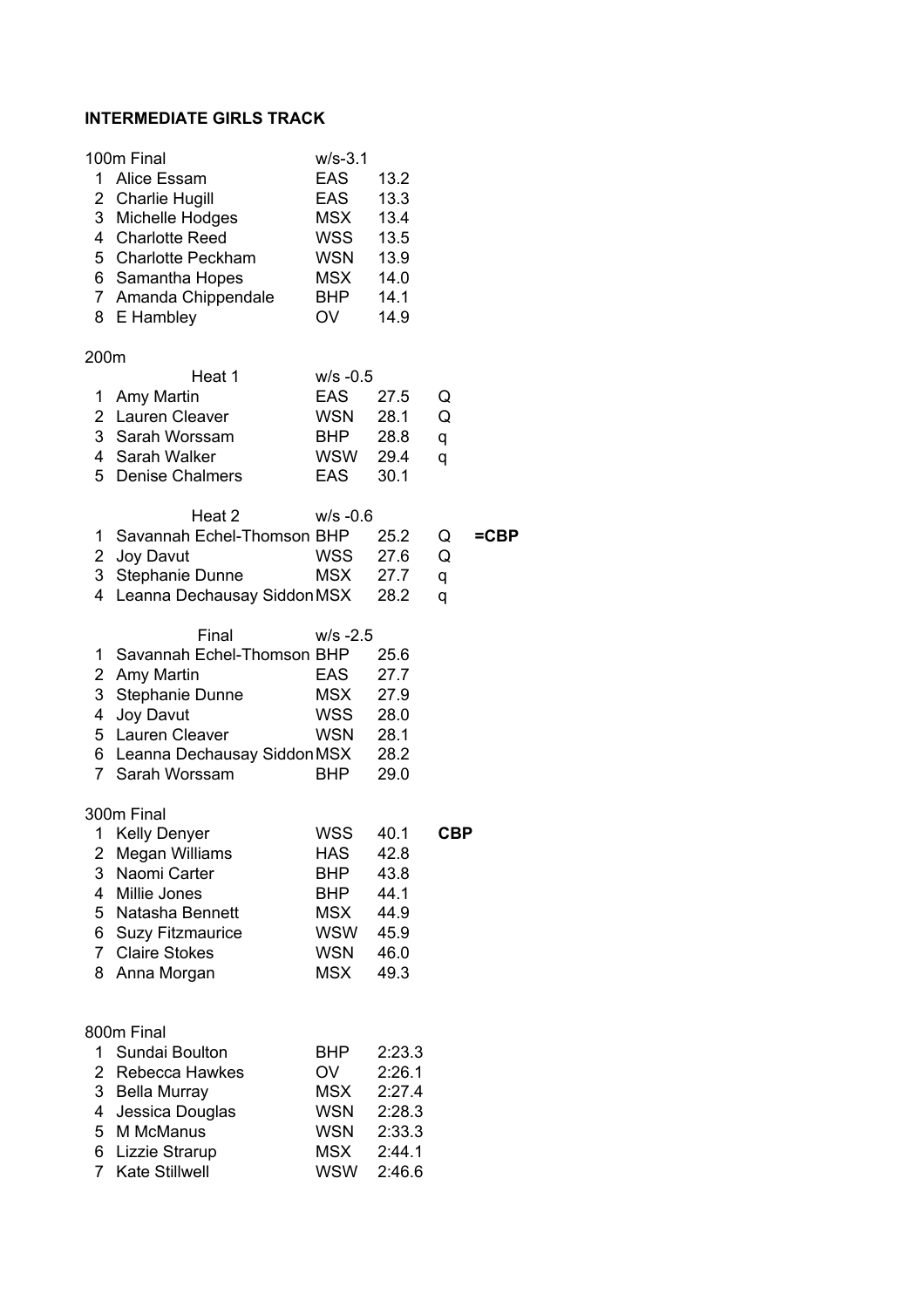|                | 1500m Final              |             |         |
|----------------|--------------------------|-------------|---------|
| 1              | Sarah Wigmore            | <b>MSX</b>  | 4:54.6  |
|                | 2 Holly Horsley          | <b>BHP</b>  | 4:57.2  |
|                | 3 Kate Kaye              | <b>MSX</b>  | 5:09.2  |
|                | 4 Sophie Kelley          | <b>HAS</b>  | 5:09.8  |
|                | 5 Kayleigh Veentjer      | WSW         | 5:19.0  |
| 6              | Emma Brooks              | <b>WSN</b>  | 6:33.7  |
|                | 3000m Final              |             |         |
|                | 1 Lucy Baker             | <b>HAS</b>  | 11:43.0 |
|                | 2 Theresia Gedin         | <b>MSX</b>  | 12:11.1 |
| 3 <sup>1</sup> | Kayleigh Clusker         | <b>HAS</b>  | 13:14.0 |
|                | 80m Hurdles Final        | $w/s - 1.9$ |         |
|                | 1 Bella Hailstone        | <b>BHP</b>  | 12.4    |
|                | 2 Laura Duke             | WSS         | 12.5    |
|                | 3 Francesca Bennett      | <b>MSX</b>  | 13.1    |
|                | 4 Lucy Lintott           | EAS         | 13.2    |
|                | 5 Zewelansi Chamunde     | <b>WSN</b>  | 13.6    |
|                | 6 Sarah Iskander         | <b>WSN</b>  | 13.7    |
|                | 7 Chloe Perry            | BHP         | 13.9    |
| 8              | Molly Buchanan           | EAS         | 14.3    |
|                | 300m Hurdles Final       |             |         |
|                | 1 Rebecca Jennings       | <b>MSX</b>  | 48.1    |
|                | 2 Lauren Grover          | EAS         | 49.2    |
|                | 3 Georgia Finch          | BHP         | 51.9    |
| $\overline{4}$ | <b>Lucy Diton</b>        | <b>BHP</b>  | 53.1    |
|                | 4x100m Relay Final       |             |         |
|                | 1 Millais                | <b>MSX</b>  | 52.9    |
|                | 2 Davsion                | WSS         | 53.0    |
|                | 3 Sackville              | <b>WSN</b>  | 53.7    |
|                | 4 Hastings               | <b>HAS</b>  | 53.8    |
| 5              | <b>Blatchington Mill</b> | <b>BHP</b>  | 53.8    |
| 6 <sup>1</sup> | Willingdon               | <b>EAS</b>  | 54.8    |
| $\overline{7}$ | Seaford College          | <b>WSW</b>  | 56.7    |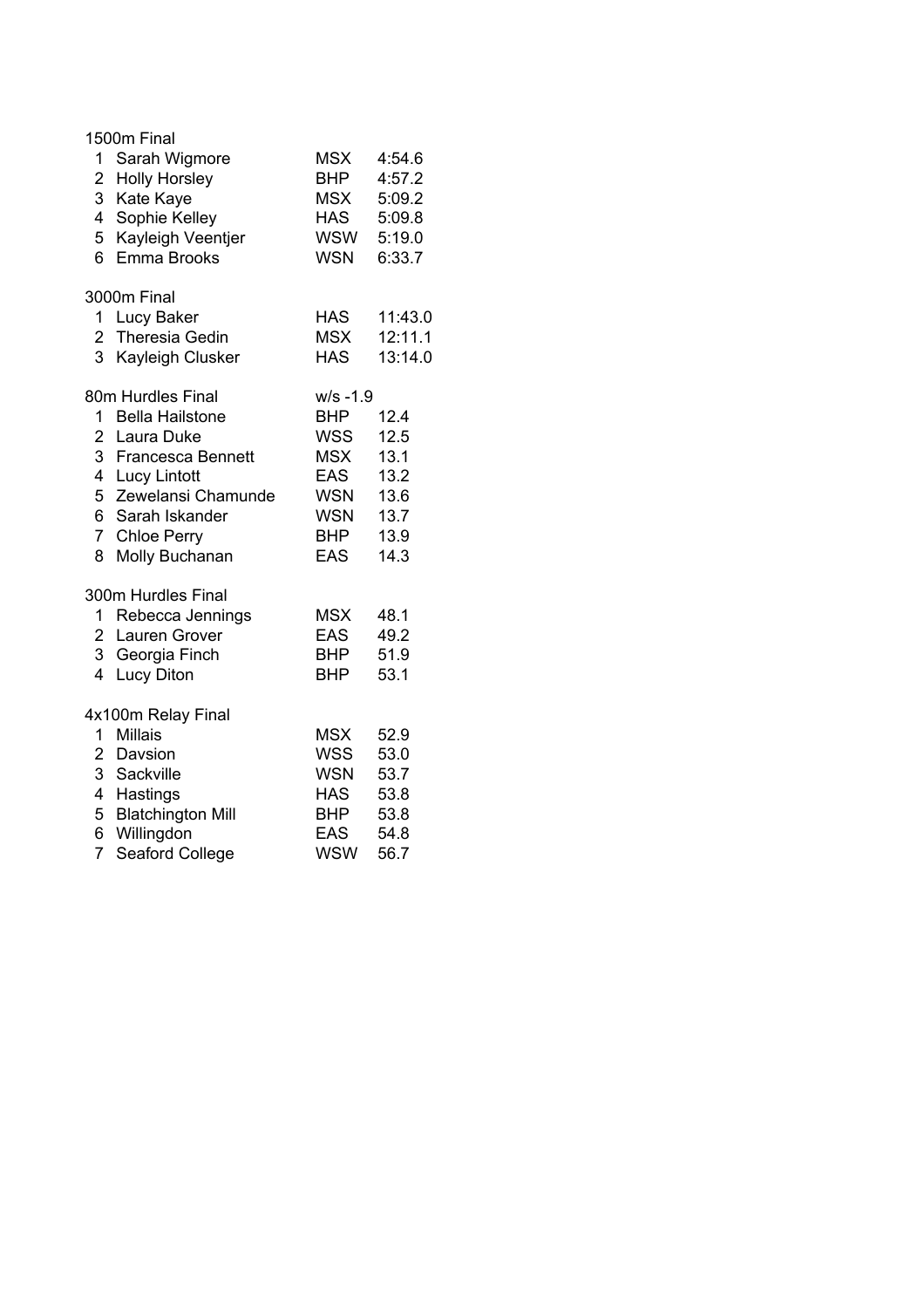## **INTERMEDIATE GIRLS FIELD**

|                                                       | High Jump                                                                                                                                                                                    |                                                                                                       |                                                                      |            |
|-------------------------------------------------------|----------------------------------------------------------------------------------------------------------------------------------------------------------------------------------------------|-------------------------------------------------------------------------------------------------------|----------------------------------------------------------------------|------------|
|                                                       | 1 Sarah Moore<br>2 Antonia Akoto<br>3 India Smith<br>4 Olivia Prime<br>5 Hannah Pettman<br>6 Susie Davis<br>7 Lauren Wood                                                                    | EAS<br><b>MSX</b><br><b>BHP</b><br>OV<br>MSX 1.35<br>WSN 1.35<br>WSW                                  | 1.50<br>1.45<br>1.45<br>1.40<br>1.25                                 |            |
| 4 <sup>1</sup><br>9                                   | Long Jump<br>1 Nicki Avery<br>2 Jenny Coe<br>3 Verity Lipscombe<br>Sophie Cullen<br>5 Beth Read<br>6 Becky Wood<br>7 Angharad Hills<br>8 Helen Manly<br>Hannah Sultan                        | HAS<br><b>BHP</b><br>BHP<br>WSS 4.32<br>WSN 4.23<br>OV 4.15<br>MSX 4.13<br>MSX 4.12<br>WSN 3.96       | 5.26<br>5.20<br>4.80                                                 |            |
| 1<br>8<br>9                                           | Triple Jump<br>Kayley Alcorn<br>2 Becky Woods<br>3 Steph Black<br>4 Maddie McHale<br>5 Rosie Taylor Nunney<br>6 Emma Jane Steele<br>7 Sarah Marsh<br><b>Natalie Glover</b><br>Lauren Charman | WSS<br><b>EAS</b><br><b>EAS</b><br>WSW 9.38<br><b>BHP</b><br>MSX 9.12<br>MSX 8.79<br><b>BHP</b><br>OV | 11.88<br>10.29<br>9.77<br>9.17<br>8.67<br>8.28                       | <b>CBP</b> |
| Shot<br>2<br>3<br>4<br>5<br>6<br>$\overline{7}$<br>8  | 1 Catherine Shin<br>Jess Hall<br><b>Chloe Ocken</b><br>Sophie Picknell<br>Rebecca Thompson<br>Rachel Boxall<br>Amy Simpson<br>Georgia Macdonald                                              | WSN 9.38<br>MSX 8.94<br>WSW<br>WSS<br>BHP<br>BHP<br>MSX<br>HAS                                        | 8.59<br>8.21<br>7.93<br>7.75<br>7.56<br>7.54                         |            |
| <b>Discus</b><br>1<br>2<br>3<br>4<br>5<br>6<br>7<br>8 | Jodie Jacobs<br>Sariya Sime<br>Robin Meborah-CallinsonMSX<br>Elise Collyer<br>Olivia Walker<br>Vicki Randall<br>Harriet Light<br><b>Charlotte Awsley</b>                                     | <b>WSN</b><br><b>WSW</b><br><b>WSS</b><br>OV<br>WSW<br><b>MSX</b><br><b>HAS</b>                       | 38.60<br>23.11<br>20.63<br>19.52<br>17.35<br>16.80<br>15.92<br>15.17 |            |

Javelin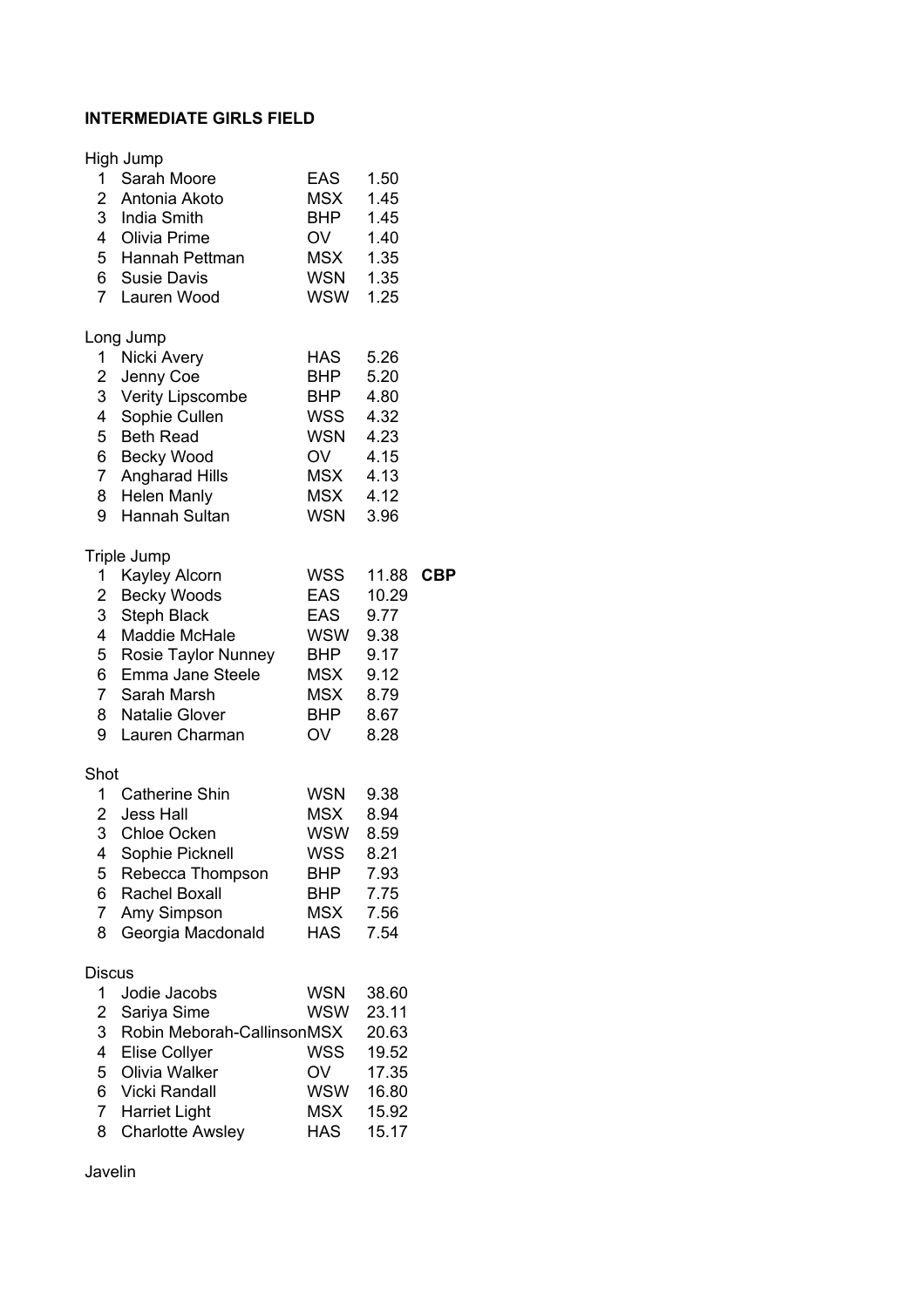| 1 | <b>Sheri Whiting</b>  | <b>BHP</b> | 31.56 |
|---|-----------------------|------------|-------|
|   | 2 Katherine Moore     | <b>EAS</b> | 27.38 |
|   | 3 Alice Warren        | OV         | 25.33 |
|   | 4 Emily White         | <b>MSX</b> | 23.95 |
|   | 5 Jenny Lacks         | MSX        | 21.21 |
|   | 6 Hanna Wort          | <b>WSN</b> | 20.95 |
|   | 7 Alexandra Wentworth | EAS.       | 16.99 |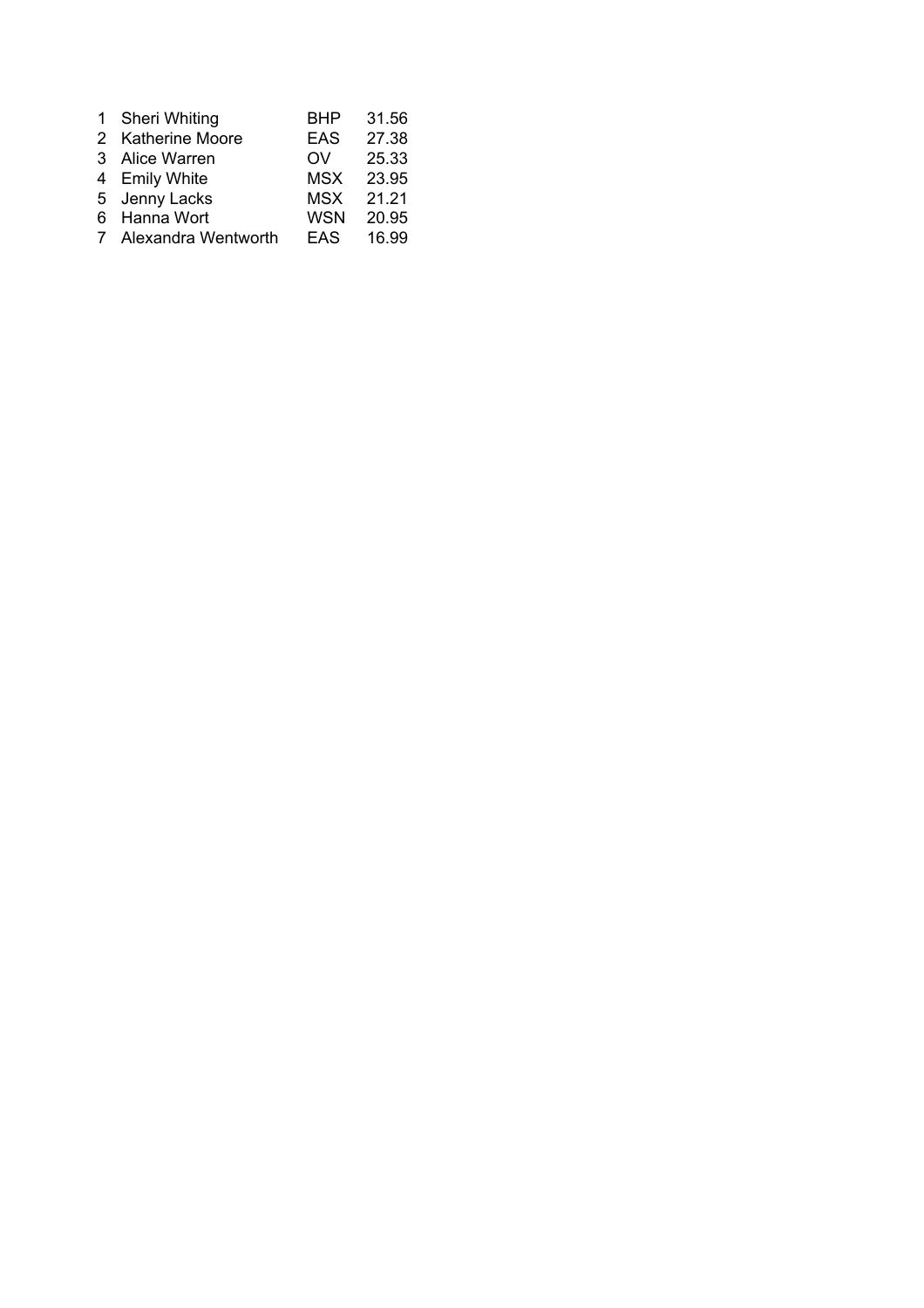## **JUNIOR GIRLS TRACK**

#### 100m

|                         | Heat 1                 | w/s -1.7    |      |   |
|-------------------------|------------------------|-------------|------|---|
| 1                       | Georgia Ungoed         | <b>EAS</b>  | 13.5 | Q |
| $\overline{\mathbf{c}}$ | Kate McCarthy          | <b>BHP</b>  | 13.8 | Q |
| 3                       | Jody Kite              | BHP         | 13.8 | q |
| 4                       | Paris Decambre         | <b>WSN</b>  | 13.9 | q |
| 5                       | Louise Mundy           | <b>WSS</b>  | 14.2 |   |
| 6                       | Lisa Page              | <b>WSN</b>  | 14.4 |   |
| $\overline{7}$          | <b>Bianca Reed</b>     | <b>HAS</b>  | 14.9 |   |
|                         |                        |             |      |   |
|                         | Heat 2                 | $W/S - 1.6$ |      |   |
| 1                       | Ashleigh Turner        | <b>MSX</b>  | 13.4 | Q |
| $\overline{\mathbf{c}}$ | <b>Kelly Mills</b>     | WSW         | 13.6 | Q |
| 3                       | Natasah Cox            | <b>WSW</b>  | 13.8 | q |
| 4                       | Amy Wilson-Hardy       | <b>WSS</b>  | 13.8 | q |
| 5                       | Nicola Scott           | OV          | 14.0 |   |
| 6                       | Yasmin Rashid          | <b>MSX</b>  | 14.2 |   |
|                         |                        |             |      |   |
|                         | Final                  | $W/S -3.6$  |      |   |
| 1                       | <b>Ashleigh Turner</b> | <b>MSX</b>  | 13.3 |   |
| $\overline{2}$          | <b>Kelly Mills</b>     | WSW         | 13.4 |   |
| 3                       | Georgia Ungoed         | <b>EAS</b>  | 13.5 |   |
| $\overline{\mathbf{4}}$ | Natasha Cox            | <b>WSW</b>  | 13.6 |   |
| 5                       | Amy Wilson-Hardy       | <b>WSS</b>  | 13.6 |   |
| 6                       | Kate McCarthy          | <b>BHP</b>  | 13.8 |   |
| $\overline{7}$          | Jody Kite              | BHP         | 13.9 |   |
| 8                       | Paris Decambre         | <b>WSN</b>  | 14.0 |   |
|                         |                        |             |      |   |
| 200m                    |                        |             |      |   |
|                         | Heat 1                 | $W/S - 1.9$ |      |   |
| 1                       | Phoebe Conlan          | <b>BHP</b>  | 28.0 | Q |
| $\boldsymbol{2}$        | Amy McGarry            | <b>HAS</b>  | 28.2 | Q |
| 3                       | <b>Star Collar</b>     | EAS         | 28.4 | q |
| 4                       | Christian Okenla       | BHP         | 29.2 | q |
| 5                       | M Vos-Arnold           | OV          | 29.5 |   |
| 6                       | Bryony Johnson         | <b>MSX</b>  | 30.1 |   |
| 7                       | Tania Pamment          | <b>WSN</b>  | 30.8 |   |
|                         |                        |             |      |   |
|                         | Heat 2                 | $w/s - 1.2$ |      |   |
| 1                       | Hannah Hamilton        | WSS         | 26.9 | Q |
| $\overline{\mathbf{c}}$ | Sophie Cannon          | <b>WSS</b>  | 27.4 | Q |
| 3                       | <b>Kim Saunders</b>    | <b>WSN</b>  | 27.8 | q |
| 4                       | <b>Shelley Nunns</b>   | <b>WSW</b>  | 28.4 | q |
| 5                       | Emma Gibson            | <b>MSX</b>  | 29.4 |   |
| 6                       | <b>Kirby Cope</b>      | OV          | 29.4 |   |
| $\overline{7}$          | Olivia Morey           | <b>WSW</b>  | 30.6 |   |
|                         |                        |             |      |   |
|                         | Final                  | $W/S -2.6$  |      |   |
| 1                       | Hannah Hamilton        | <b>WSS</b>  | 27.1 |   |
| $\overline{\mathbf{c}}$ | Sophie Cannon          | <b>WSS</b>  | 27.2 |   |
| 3                       | Phobe Conlan           | <b>BHP</b>  | 27.7 |   |
| 4                       | <b>Kim Saunders</b>    | <b>WSN</b>  | 28.3 |   |
|                         |                        |             |      |   |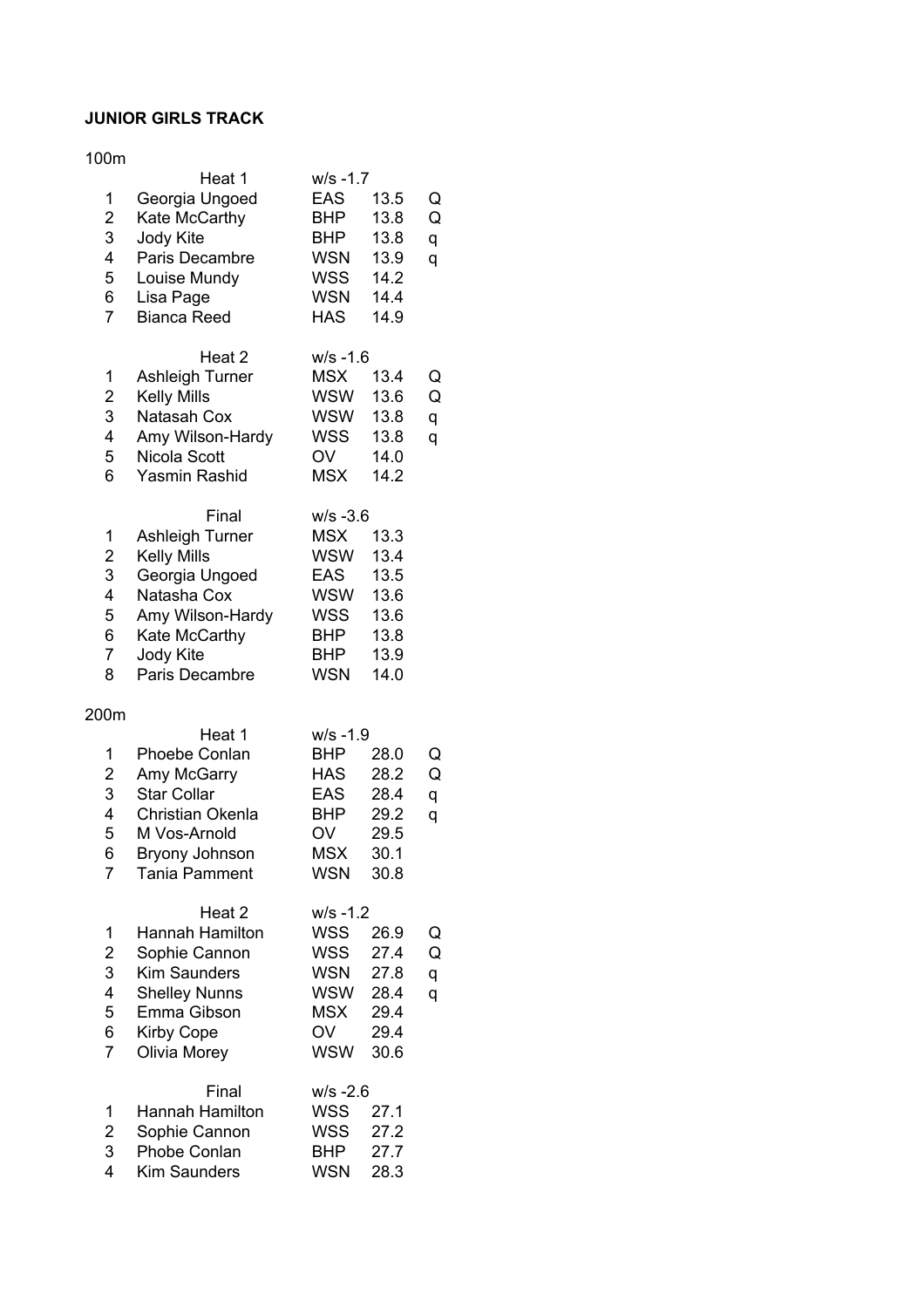| 5<br>6<br>7<br>8                                                     | Amy McGarry<br><b>Star Collar</b><br><b>Shelley Nunns</b><br>Christina Okenla                                                                                                                                                                               | HAS<br><b>EAS</b><br><b>WSS</b><br><b>BHP</b>                                                                                                                | 28.3<br>28.5<br>28.6<br>29.7                                                                                         |                  |
|----------------------------------------------------------------------|-------------------------------------------------------------------------------------------------------------------------------------------------------------------------------------------------------------------------------------------------------------|--------------------------------------------------------------------------------------------------------------------------------------------------------------|----------------------------------------------------------------------------------------------------------------------|------------------|
| 800m<br>1<br>2<br>3<br>4<br>5<br>6<br>7<br>8<br>9<br>10<br>11        | Final<br><b>Adelle Tracey</b><br><b>Rachel Phelps</b><br><b>Abigail Fowlie</b><br>India Parker-Smith<br><b>Isabella King</b><br><b>Ellen Franks</b><br>Lucie Barrie<br>Jessica Lewis<br><b>Rosie Hiles</b><br><b>Stacey Clusker</b><br><b>Annabel Field</b> | <b>WSW</b><br><b>BHP</b><br><b>WSS</b><br><b>MSX</b><br><b>EAS</b><br><b>MSX</b><br><b>EAS</b><br><b>BHP</b><br>WSW<br><b>HAS</b><br><b>EAS</b>              | 2:22.0<br>2:23.3<br>2:23.3<br>2:24.7<br>2:26.0<br>2:28.6<br>2:31.9<br>2:32.6<br>2:39.8<br>2:44.6<br>2:51.8           |                  |
| 1500m<br>1<br>2<br>3<br>4<br>5<br>6<br>7<br>8<br>9<br>10<br>11<br>12 | Final<br>Niamh MacCaoilte<br><b>Brittany Saville</b><br><b>Emily McLoughlin</b><br><b>Ania Hiles</b><br>April Johns<br>Lucy Barrie<br>Sophie Radford<br><b>Rhian Male</b><br>Emma Stevenson<br><b>Eleanor Purvis</b><br>Stephanie Dowd<br>Sophie Packer     | <b>WSN</b><br><b>WSS</b><br><b>WSN</b><br><b>WSW</b><br><b>HAS</b><br><b>EAS</b><br><b>BHP</b><br><b>MSX</b><br>OV<br><b>MSX</b><br><b>BHP</b><br><b>HAS</b> | 4:52.0<br>5:02.8<br>5:13.0<br>5:19.3<br>5:23.7<br>5:23.7<br>5:31.5<br>5:32.4<br>5:35.1<br>5:37.6<br>5:40.1<br>6:06.5 |                  |
| 1<br>2<br>3<br>4<br>5                                                | 75m Hurdles<br>Heat 1<br>Tayo Maccanna<br>Georgina Coad<br>Talisha Selway<br>Hannah Dennis<br>Holly Westwood                                                                                                                                                | $W/S -2.2$<br><b>WSN</b><br>MSX<br><b>HAS</b><br><b>EAS</b><br><b>HAS</b>                                                                                    | 12.4<br>13.5<br>14.1<br>14.4<br>14.7                                                                                 | Q<br>Q<br>q<br>q |
| 1<br>$\overline{\mathbf{c}}$<br>3<br>4<br>5                          | Heat 2<br><b>Chloe Loader</b><br>Sophie Siddal<br>Claudia Taylor-Roberts WSS<br>Natalie Peckham<br><b>Briony Radford-Kirby</b>                                                                                                                              | $W/S -0.5$<br><b>MSX</b><br><b>WSN</b><br><b>BHP</b><br>EAS                                                                                                  | 12.9<br>13.2<br>13.8<br>14.0<br>15.1                                                                                 | Q<br>Q<br>q<br>q |
| 1<br>$\overline{\mathbf{c}}$<br>3<br>4<br>5<br>6                     | Final<br>Tayo Maccanna<br>Chloe Loader<br>Georgina Coad<br><b>Talisha Selway</b><br>Sophie Siddal<br>Hannah Dennis                                                                                                                                          | $W/S -0.7$<br><b>WSN</b><br><b>MSX</b><br><b>MSX</b><br><b>HAS</b><br><b>WSN</b><br><b>EAS</b>                                                               | 12.2<br>12.8<br>13.3<br>13.5<br>13.7<br>14.2                                                                         |                  |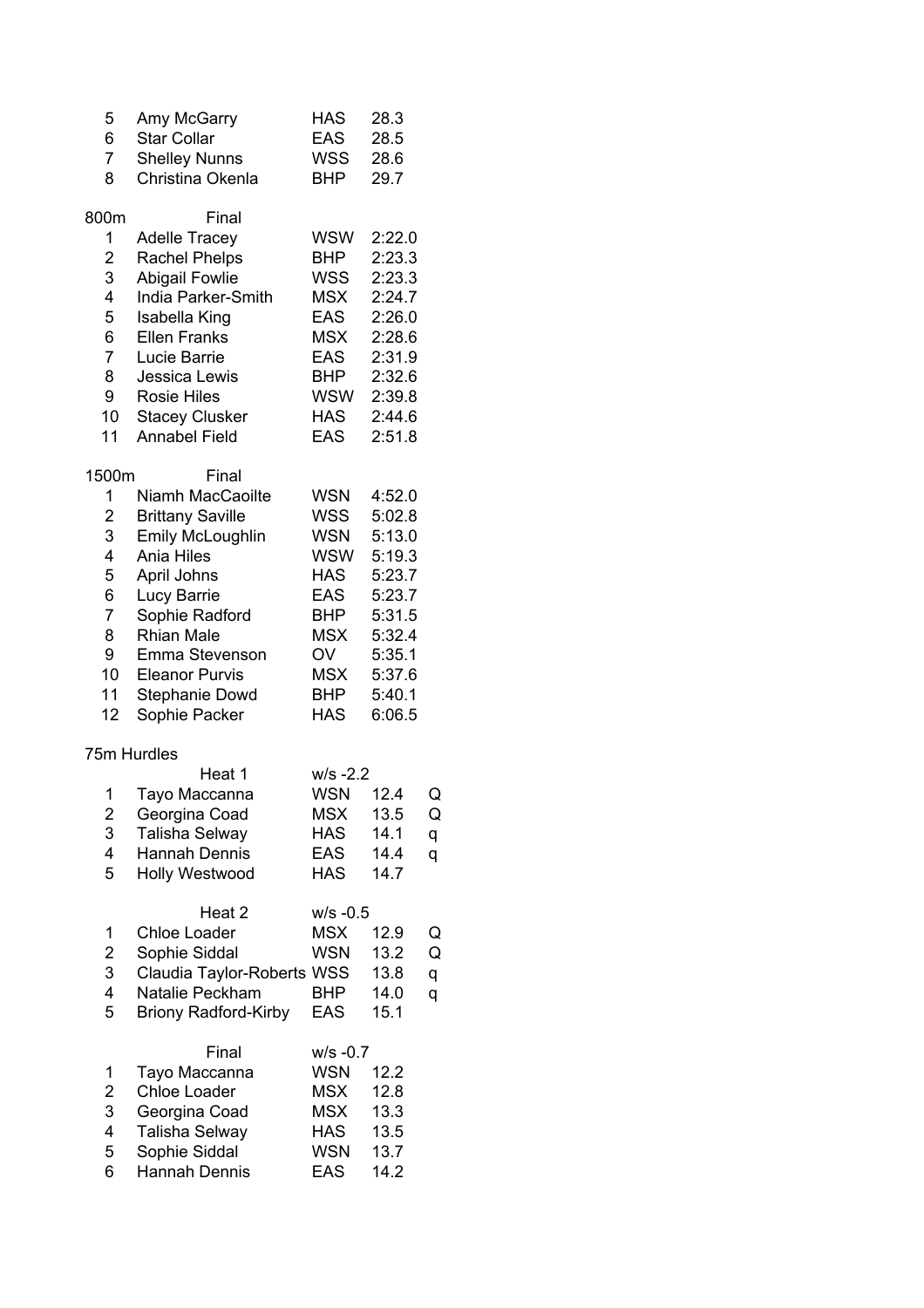Natalie Peckham BHP 14.8

# 4x100 Relay Final

| 1 | St Philip Howard   | wsw        | 54.2 |
|---|--------------------|------------|------|
| 2 | Durrington         | <b>WSS</b> | 54.6 |
| 3 | <b>Hazelwick</b>   | <b>WSN</b> | 54.7 |
| 4 | Hastings           | <b>HAS</b> | 55.3 |
| 5 | <b>Millais</b>     | <b>MSX</b> | 55.3 |
| 6 | Eastbourne College | <b>EAS</b> | 58.3 |
|   |                    |            |      |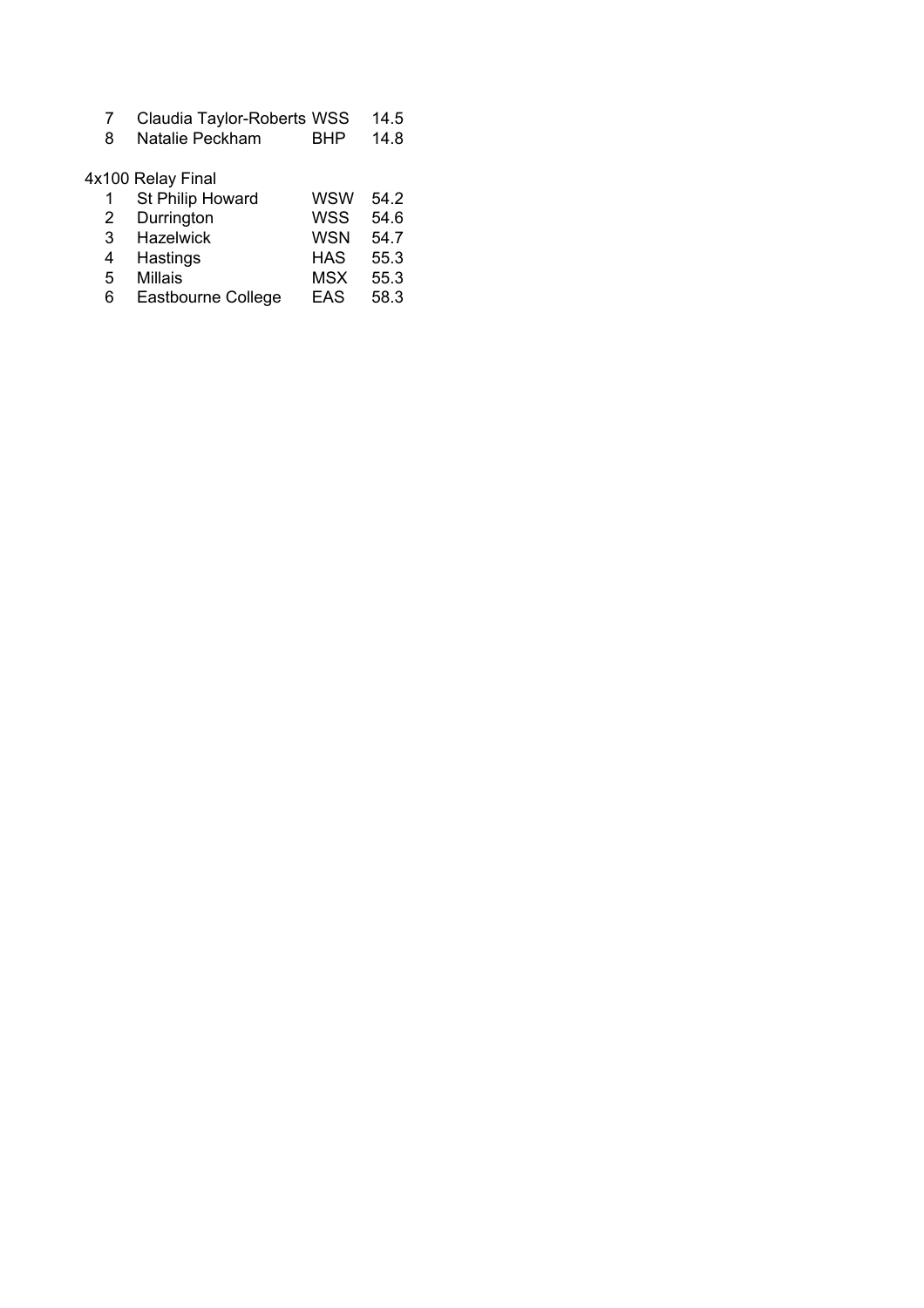## **JUNIOR GIRLS FIELD**

|                     | High Jump                           |                 |       |  |
|---------------------|-------------------------------------|-----------------|-------|--|
| 1.                  | Philippa Wilson                     | <b>BHP</b>      | 1.55  |  |
| $\overline{2}$      | Desi Omojokum                       | MSX             | 1.50  |  |
| 3 <sup>1</sup>      | Naima Sakande                       | MSX             | 1.45  |  |
|                     | 4 Elizabeth Maries                  | <b>WSN</b>      | 1.45  |  |
| 5 <sup>5</sup>      | Megan Cox                           | <b>BHP</b>      | 1.40  |  |
| $6=$                | Laura Hinds                         | HAS             | 1.40  |  |
| $6=$                | Sophie Ely                          | <b>WSN</b>      | 1.40  |  |
|                     | Long Jump                           |                 |       |  |
| $1 \quad$           | <b>Elise Lovell</b>                 | Has             | 4.93  |  |
|                     | 2 Sarah Kitchen                     | <b>MSX</b>      | 4.82  |  |
| 3                   | <b>Kirsty Fox</b>                   | WSS             | 4.58  |  |
| 4                   | Anya Caister                        | <b>BHP</b>      | 4.50  |  |
| 5                   | Amy Barclay                         | WSN             | 4.49  |  |
| 6                   | Catriona Dunlop                     | <b>MSX</b>      | 4.47  |  |
|                     | 7 Emma Noel                         | EAS             | 4.37  |  |
| 8                   | <b>Tessa Martin</b>                 | WSN 4.31        |       |  |
| 9                   | Charlotte O'Leary                   | <b>WSW 4.22</b> |       |  |
|                     | 10 Hayley Richardson                | <b>BHP</b>      | 4.06  |  |
| 11                  | <b>Victoria Groves</b>              | <b>EAS</b>      | 4.00  |  |
| 12 <sup>7</sup>     | Becca Wood                          | <b>OV</b>       | 3.95  |  |
| Shot                |                                     |                 |       |  |
| 1                   | Amber O'Brien                       | WSS             | 11.45 |  |
| $\overline{2}$      | Sian Turner                         | MSX             | 9.62  |  |
| $\mathbf{3}$        | <b>Nicole Tester</b>                | <b>MSX</b>      | 8.75  |  |
| $\overline{4}$      | Paige Thomas                        | <b>BHP</b>      | 8.55  |  |
| 5                   | Lisa Normoyle                       | <b>HAS</b>      | 8.54  |  |
| 6                   | Kirsty Jonman                       | <b>BHP</b>      | 8.51  |  |
| $\overline{7}$      | <b>Lucy Uncles</b>                  | WSS             | 8.16  |  |
| 8                   | Louise Faber                        | WSN             | 8.02  |  |
| 9                   | Layla Ladouni                       | <b>WSN</b>      | 7.87  |  |
| 10                  | Louisa James                        | HAS             | 7.56  |  |
| 11                  | Connie Chen                         | <b>WSW</b>      | 6.63  |  |
|                     | 12 Megan Denman                     | OV              | 6.57  |  |
|                     |                                     |                 |       |  |
| Discus<br>$1 \quad$ | Shana Cox                           | MSX             | 23.15 |  |
|                     | 2 Eleanor Earl                      | OV              | 22.11 |  |
|                     | 3 Grace Bull                        | <b>MSX</b>      | 21.78 |  |
| 4 <sup>1</sup>      |                                     | EAS             | 21.64 |  |
| 5                   | Lucy Robichaud<br>Jasmine Salbstein | WSW             | 19.37 |  |
|                     | 6 Gemma Cousins                     | <b>WSN</b>      | 18.68 |  |
|                     | 7 Hannah Coombs                     | <b>HAS</b>      | 18.67 |  |
| 8                   | Louisa James                        | HAS             | 18.18 |  |
| 9                   | April Ward                          | <b>BHP</b>      | 14.47 |  |
|                     |                                     |                 |       |  |
| Javelin             |                                     |                 |       |  |
| 1                   | Jessica Challen                     | MSX             | 32.72 |  |
| $\overline{2}$      | Sarah Leigh                         | BHP             | 28.66 |  |
| 3                   | Lauren Allymohamed                  | <b>EAS</b>      | 28.42 |  |

 $CBP$